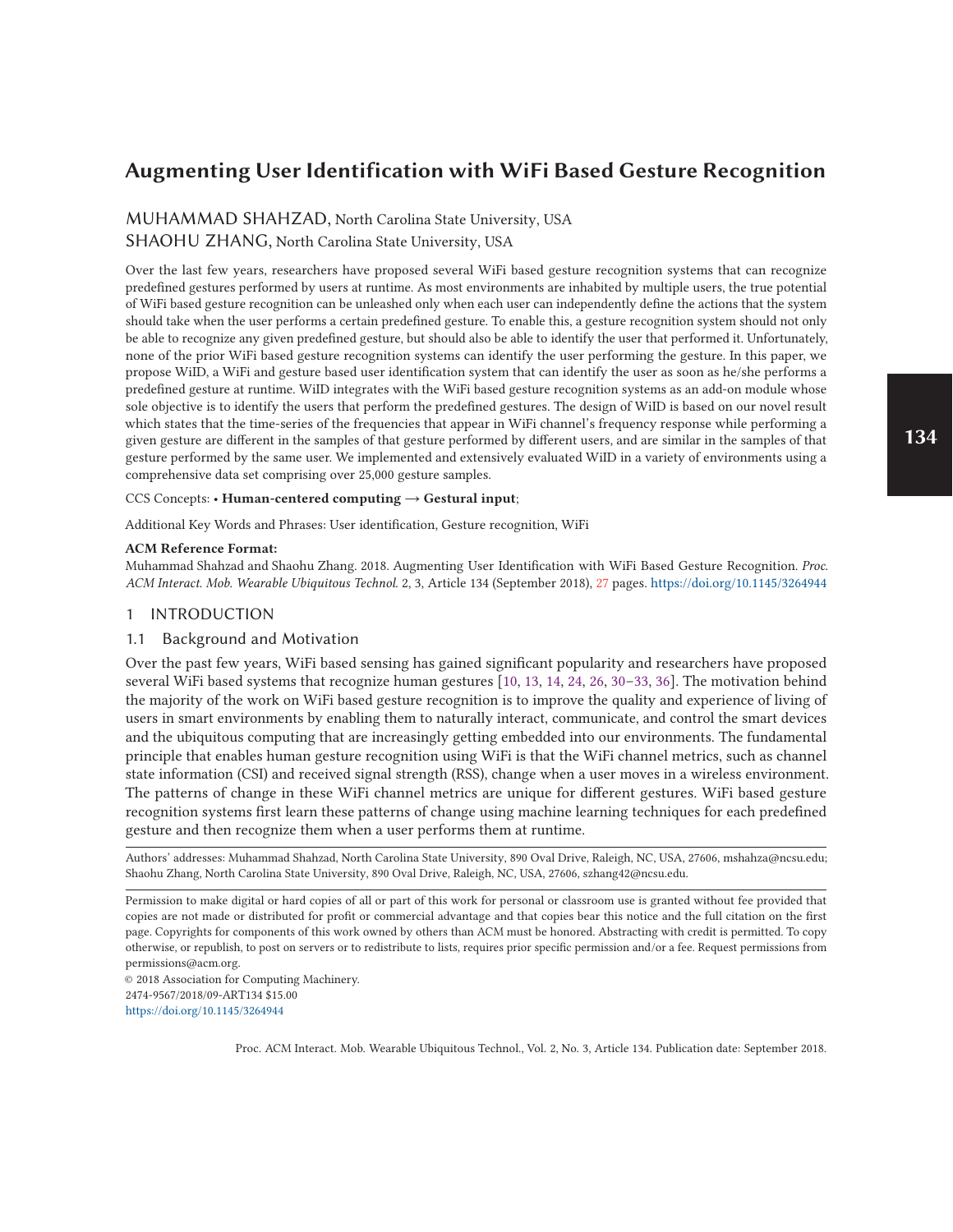#### 134:2 • M. Shahzad and S. Zhang

While most prior WiFi based gesture recognition systems can recognize any predefined gesture at runtime irrespective of the user that performs it, unfortunately, the prior WiFi based gesture recognition systems cannot identify *which* user performed the gesture. As most environments are usually inhabited by multiple users, the true potential of WiFi based gesture recognition can be unleashed only when each user can independently define the actions that the system should take when he/she performs a certain predefined gesture. For example, assuming that the various devices in an environment are connected to and can be controlled through a centralized control center (such as the Microsoft Home OS [17], Contiki [4], House Operating System [6], or Ambient OS [2]) and that a WiFi based gesture recognition and user identification system is implemented on that centralized control center, one user may be interested in controlling the ambience related devices in the environment while another user may be interested in controlling the multimedia devices in that same environment using the same set of simple gestures. This can be possible only when, along with recognizing any given gesture, the centralized control center can also identify the user that performed it. Another area where augmenting user identification with WiFi based gesture recognition finds application is soft access control. For example, the gestures from a child in a home should not be allowed to turn on the TV at the times of the day when the child is not allowed to watch TV, while the gestures from a parent should be allowed to turn on the TV at any time of the day.

### 1.2 Problem Statement

In this paper, our objective is to take WiFi based gesture recognition to its next step of evolution where in addition to recognizing any given predefined gesture performed by a user, the WiFi based system should further be able to identify the user that performed that gesture. The system should be able to identify the user directly from the gesture and should not require the user to perform any additional movements. Moreover, the system should be implementable on commodity WiFi devices without requiring any specialized hardware.

### 1.3 Proposed Approach

A seemingly obvious approach to enable different users to control different aspects of their environment is to simply ask them to use different gestures, which will eliminate the need for identifying the users altogether. This approach, however, is neither scalable nor practical. The scalability issue in this approach arises because if each user was to use a different set of gestures, then the complexity, duration, and the number of training samples of each gesture must increase significantly to enable the machine learning based methods to distinguish between such a large set of gestures. Thus, while this naive approach is suitable when the number of unique gestures that each user should be able to perform is very less (such as one or two), it is not well-suited if the number of gestures that each user should be able to perform increases (such as 3 or more gestures per user for 5 or more users). The impracticality issue in this approach arises because all users must coordinate with each other to ensure that no two users are using similar gestures; and if they are, they are not asking the system to take different actions in response to the same gesture. In many environments, such as in offices and even in homes, it is non-trivial to not only achieve such coordination due to busy schedules but also to arrive at a decision in the case of conflicts about who should use a certain gesture if multiple users desire to use it. This, in turn, can lead to social friction and raising social barriers, and thus negatively impact the occupants' quality and experience of living; an outcome that is quite the opposite of the motivation behind the WiFi based gesture recognition systems.

In this paper, we propose WiID, a WiFi and gesture based user IDentification system that can identify the user as soon as he/she performs a predefined gesture at runtime. We emphasize here that the objective of WiID is not to recognize the predefined gestures; its objective is to identify the user who performs any given predefined gesture. WiID assumes that a WiFi based gesture recognition system, such as WiAG [33] or CARM [35], is already in place to recognize the gestures. As soon as the gesture recognition system detects and recognizes a gesture, WiID springs into action and processes the WiFi channel metrics of this recognized gesture to identify the user that performed this gesture. WiID integrates with WiFi based gesture recognition systems as an add-on module whose sole objective is to identify the users that perform the predefined gestures.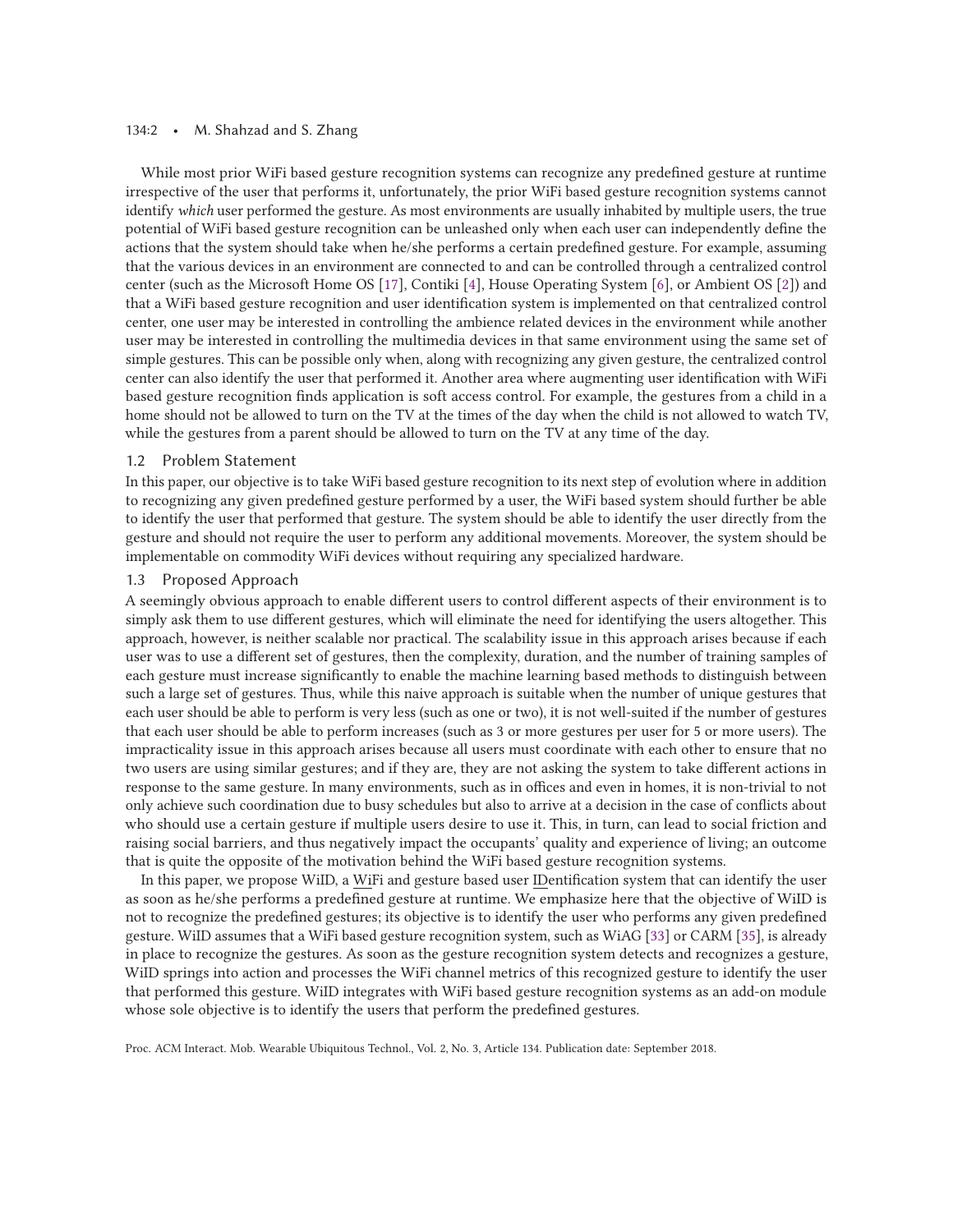

#### Augmenting User Identification with WiFi Based Gesture Recognition • 134:3

Fig. 1. Block diagram of WiID and how it augments with a WiFi based gesture recognition system

Figure 1 shows the block diagram demonstrating the general work flow of typical WiFi based gesture recognition systems and how WiID integrates with them as an add-on module. Next, we first briefly describe the general work flow of typical WiFi based gesture recognition systems and then provide an overview of how WiID integrates with them. After that, we describe the intuition that WiID leverages to identify the user as soon as the gesture recognition system detects and recognizes a gesture.

*Overview of Typical Gesture Recognition Systems.* To recognize any predefined gesture, a WiFi based gesture recognition system first needs a classification model of that gesture. For this, it collects multiple training samples of that gesture from users, removes noise from the WiFi channel metrics of these samples, and extracts those features from the denoised channel metrics that are appropriate for distinguishing between different predefined gestures. Next, it uses these features from all training samples of all predefined gestures and uses appropriate machine learning methods to build classification models of those gestures. This process of generating the classification models is shown in the block diagram inside the top gray box in Figure 1. To recognize the predefined gestures at runtime, the gesture recognition system continuously monitors the WiFi channel metrics, removes noise from them, and waits until an occupant performs a gesture. As soon as it detects that an occupant has performed a gesture, it takes the denoised WiFi channel metrics captured during the start and end times of the detected gesture, extracts the same features from them that it extracted from the training samples, evaluates these features against all classification models, and recognizes the detected gesture as that predefined gesture whose classification model provides the highest match. This process of detecting and recognizing the gestures at runtime is shown in the block diagram inside the bottom gray box in Figure 1.

*Overview of our User Identification System.* To identify any given user from the predefined gestures, WiID needs a classification model of that user for each predefined gesture. To generate these classification models, WiID takes the denoised WiFi channel metrics of each training sample of each predefined gesture from each user, extracts features that are appropriate for distinguishing between different users, and generates a classification model of each user for each gesture. This process is summarized in the block diagram inside the top green box in Figure 1. Note that WiID does not require users to provide any new training samples. It simply reuses the training samples that the WiFi based gesture recognition system already collected. At runtime, as soon as the gesture recognition system detects and recognizes a gesture, WiID takes the denoised WiFi channel metrics between the start and end times of the detected gesture as input along with the decision made by the gesture recognition system. Based on this decision, it extracts the same features from the denoised WiFi channel metrics that it extracted from the training samples of the recognized gesture from all users, evaluates these features against the classification models of all users for that gesture, and identifies the user as the one whose classification model provides the highest match. This process is shown inside the bottom green box in Figure 1. Note that in this entire process of generating classification models for different users and identifying them at runtime when the users perform gestures, WiID did not propose any modifications to the WiFi based gesture recognition systems.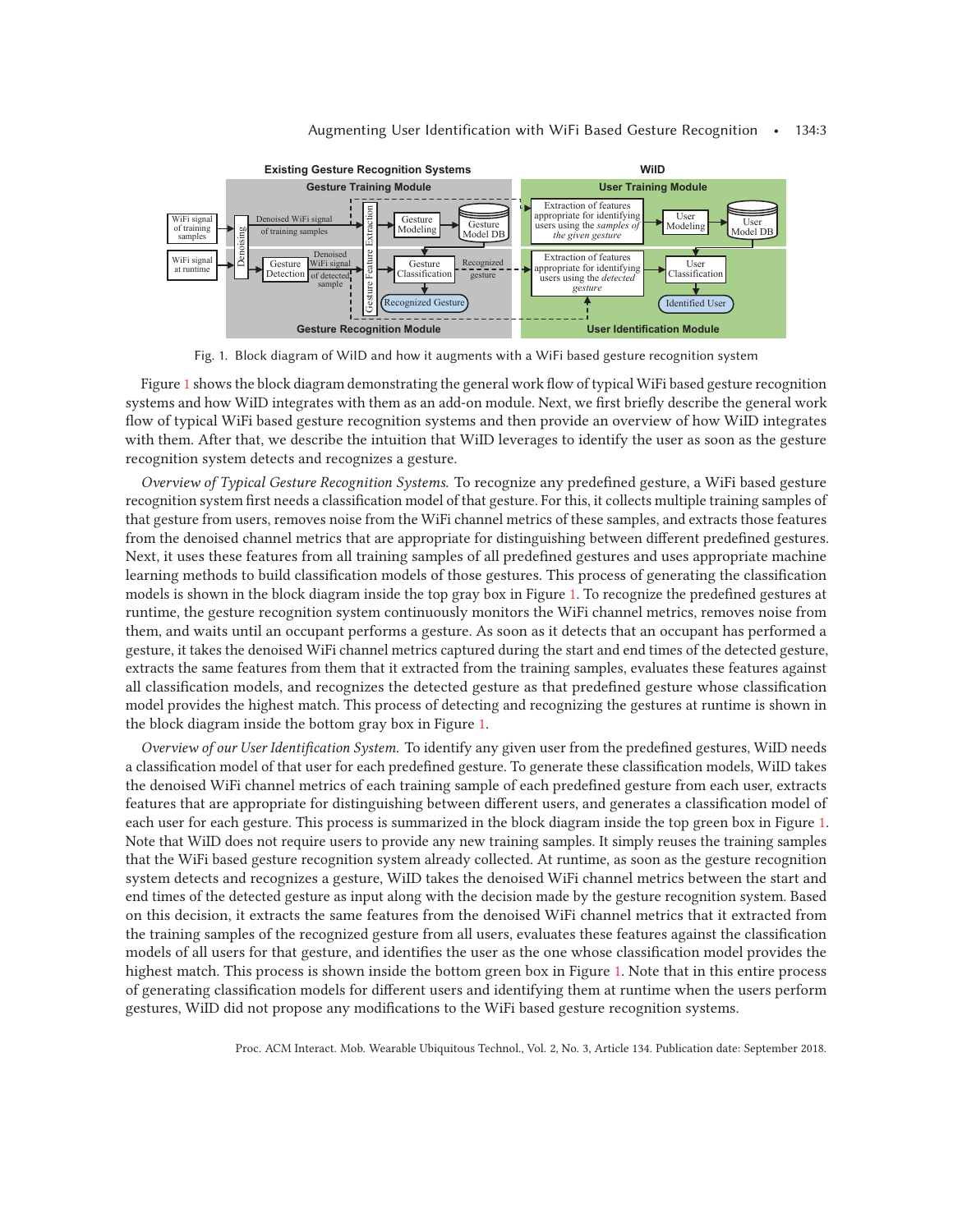#### 134:4 • M. Shahzad and S. Zhang

*Intuition Behind WiID.* The method that WiID employs to identify users is based on the combination of a *hypothesis* about user behaviors and a *theoretical result* about the impact of user movements on channel state information (CSI), a well known WiFi channel metric. The hypothesis is that different users have different behaviors of performing any given gesture but the behavior of any given user of performing the given gesture stays consistent over time. In other words, the time-series of the speeds with which the users move their limbs while performing any given gesture are different in the samples of that gesture performed by different users, and are similar in the samples of that gesture performed by the same user. We will study the validity of this hypothesis through a comprehensive measurement study. The theoretical result states that the frequencies that appear in the CSI measurements are directly proportional to the speeds with which a human limb moves while performing a gesture [35]. By combining the hypothesis with this theoretical result, we obtain the following result: the time-series of the frequencies that appear in the CSI measurements while performing a given gesture are different in the samples of that gesture performed by different users, and are similar in the samples of that gesture performed by the same user. Therefore, WiID first extracts the time-series of the frequencies from the CSI measurements of any given sample using signal processing techniques, and then converts this time-series of frequencies into the time-series of speeds. Next, it calculates the values of appropriate features from this speed time-series such that these features have distinguishing values across the samples from different users but consistent values across the samples from the same user. Finally, WiID uses these features to identify the user.

# 1.4 Technical Challenges

In designing WiID, we faced several technical challenges. For example, the first technical challenge is to extract the time-series of frequencies that are introduced in the CSI measurements by the moving limb that performs any given gesture sample. For this, WiID applies short time fourier transform (STFT) on the time-series of the denoised CSI measurements and obtains a spectrogram. A spectrogram of a time-series is essentially the transformation of that time-series from time domain to time-frequency domain [7]. As per the theoretical result mentioned earlier, the frequencies that are introduced in the CSI measurements due to the movement of the limb show a higher magnitude compared to the remaining frequencies. WiID extracts these higher magnitude frequencies from this spectrogram using contour-extraction technique and thus, obtains the desired time-series of frequencies introduced by the moving limb.

The second challenge is to segment the speed time-series (derived from the time-series of frequencies) in samples of any given gesture into multiple smaller time-series such that the user has consistent and distinguishing behavior within those smaller time-series. We refer to these smaller time-series as subseries. It is challenging to determine the number of subseries that a speed time-series should be segmented into, the starting point of each subseries, and the duration of each subseries. On one hand, if the time duration of a subseries is too short, then the user may not have consistent behavior for that subseries when performing a given gesture multiple times. On the other hand, if the time duration of a subseries is too large, then the distinguishing information from the features extracted from this subseries may get averaged out. The time duration of different subseries should not be all equal either because at different locations of a gesture, users have consistent behaviors that last different amounts of time. We propose an algorithm that automatically segments each speed time-series into subseries of appropriate durations, where for each subseries, the user has consistent and distinguishing behavior.

#### 1.5 Key Contributions

In this paper, we make following four key contributions.

- (1) We present the idea of using WiFi to identify users through their gestures, and implemented and evaluated a WiFi based system that identifies users through their gestures.
- (2) We provide a measurement study to demonstrate that the hypotheses that different users have different but consistent behaviors of performing gestures, which has been shown to hold true in non-WiFi based settings, holds true in WiFi based settings as well.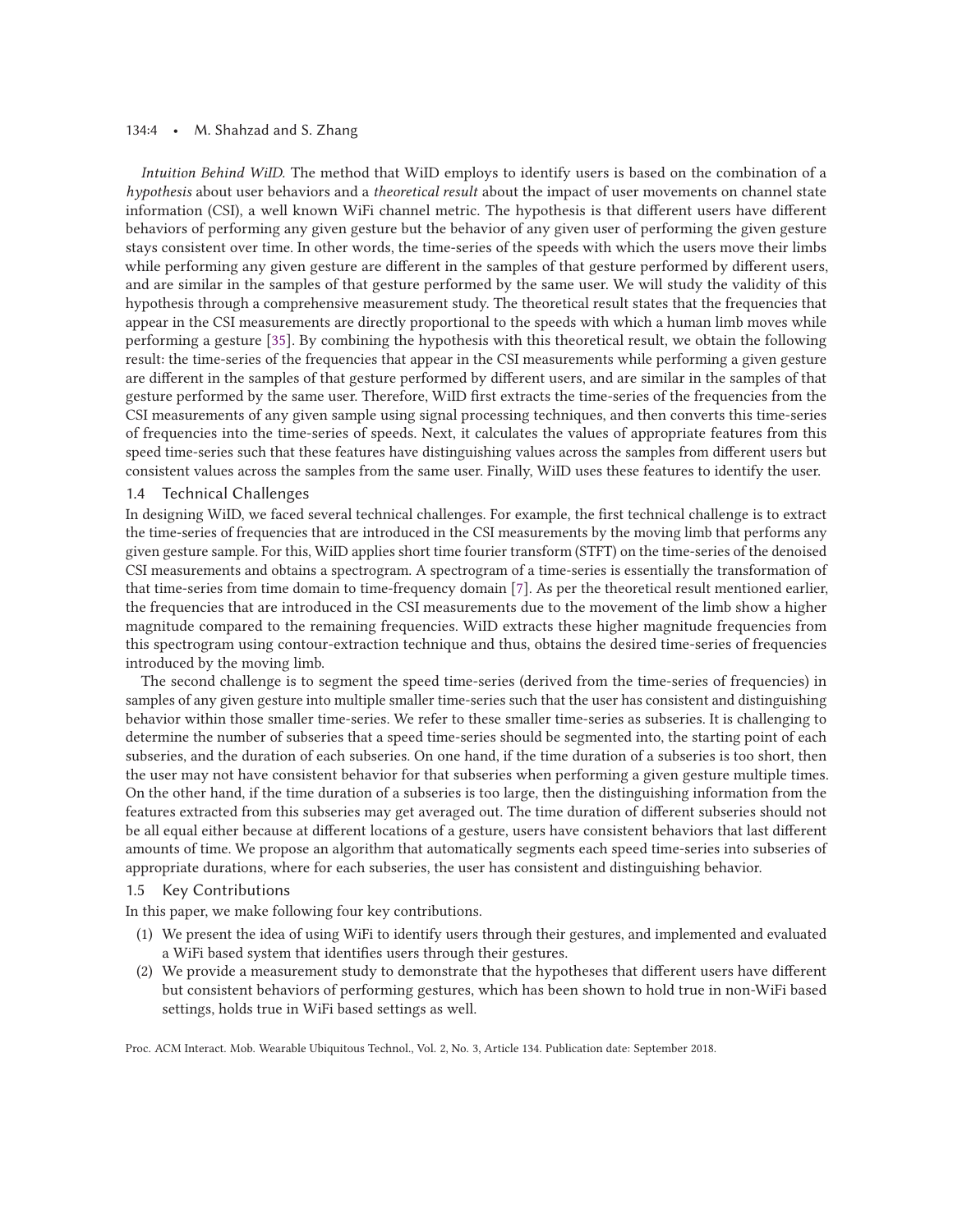- (3) We propose a method to extract speed time-series from any given time-series of CSI measurements.
- (4) We collected a comprehensive data set containing over 25,000 samples from 21 volunteers for 7 gestures in 4 different environments, and extensively evaluated the performance of WiID using this data set.

# 2 SPEED TIME-SERIES EXTRACTION

In this section, we describe how WiID processes any given gesture sample to extract the speed time-series from it. As a gesture sample is essentially a time-series of CSI measurements captured at a WiFi receiver when a user performs a gesture, we first give a quick overview of what CSI measurements represent.

# 2.1 Channel State Information (CSI)

WiFi devices typically consist of multiple transmit (Tx) and receive (Rx) antennas. An 802.11n/ac MIMO channel between each Tx-Rx antenna pair comprises multiple sub-carriers. Let  $X(f, t)$  and  $Y(f, t)$  be the frequency domain representations of transmitted and received signals, respectively, on an OFDM subcarrier with frequency f at time t between a given  $Tx-Rx$  pair. The two signals are related as  $Y(f, t) = H(f, t) \times X(f, t)$ , where  $H(f, t)$ represents the complex-valued channel frequency response (CFR) for subcarrier with frequency  $f$  at time  $t$ . Let  $N_{Tx}$  and  $N_{Rx}$  represent the number of Tx and Rx antennas, respectively, and let S represent the number of subcarriers between each  $Tx-Rx$  pair. Each CSI measurement comprises  $S \times N_{Tx} \times N_{Rx}$  CFR values, one for each subcarrier between each  $Tx-Rx$  pair. As WiFi network interface cards (NICs) generate CSI measurements repeatedly, we essentially obtain  $S \times N_{Tx} \times N_{Rx}$  time-series of CFR values. Onward, we will call each time-series of CFR values a *CSI-stream*.

# 2.2 Denoising

WiID assumes that the WiFi based gesture recognition system, to which it is being added to, uses the PCA based method to remove noise from the CSI streams. The reason for requiring the PCA based denoising is its demonstrated robustness in removing various varieties of noises that are present in CSI streams [33–35]. While most prior gesture recognition systems already use the PCA based method for denoising, a few of them, such as WiGest [10], do not. For such systems, before proceeding with the next steps, WiID performs the PCA based denoising on the CSI streams itself using the method proposed in [35]. As demonstrated in [33, 35], among the principal components that result from the application of PCA, the third component contains the highest human movement signal to noise ratio. Therefore, WiID uses the third principal component for further processing. Onward, we will refer to this third component as the *denoised-stream*. As noise removal from CSI-streams is a well-studied topic in literature, we refer the interested readers to [33, 35].

# 2.3 Extraction

To extract the speed time-series from any given gesture sample, WiID first extracts the frequency time-series from it, and then converts it into the speed time-series. Recall that the frequencies in the denoised-stream appear due to the movement of the limb that performs the gesture, and the value of the frequency that appears in the denoised stream at any given time instant is directly proportional to the speed at which the limb was moving at that time instant. To clearly observe the frequencies introduced by the movement of the limb, WiID applies STFT on the time-series of the denoised-stream. STFT slides a window over the denoised stream, where at each sliding step, it applies fast fourier transform (FFT) on the values covered by the window in that step. The window size determines the tradeoff between frequency and time resolution of STFT. With a larger window size, STFT has higher frequency resolution but lower time resolutions, and vice versa. As our sampling rate is 1000 samples/sec, we chose a window size of 1024 samples and a window step size of 5 samples as it gives a good frequency resolution of about 1 Hz and a time resolution of 5 ms. An FFT at any given window step results in a vector of magnitudes of all frequencies in the portion of the denoised stream covered by the window in that step. As human movements give rise to frequencies less than 300Hz [34], we use only the first 300 values in this vector. We call this vector of length 300 a frequency vector.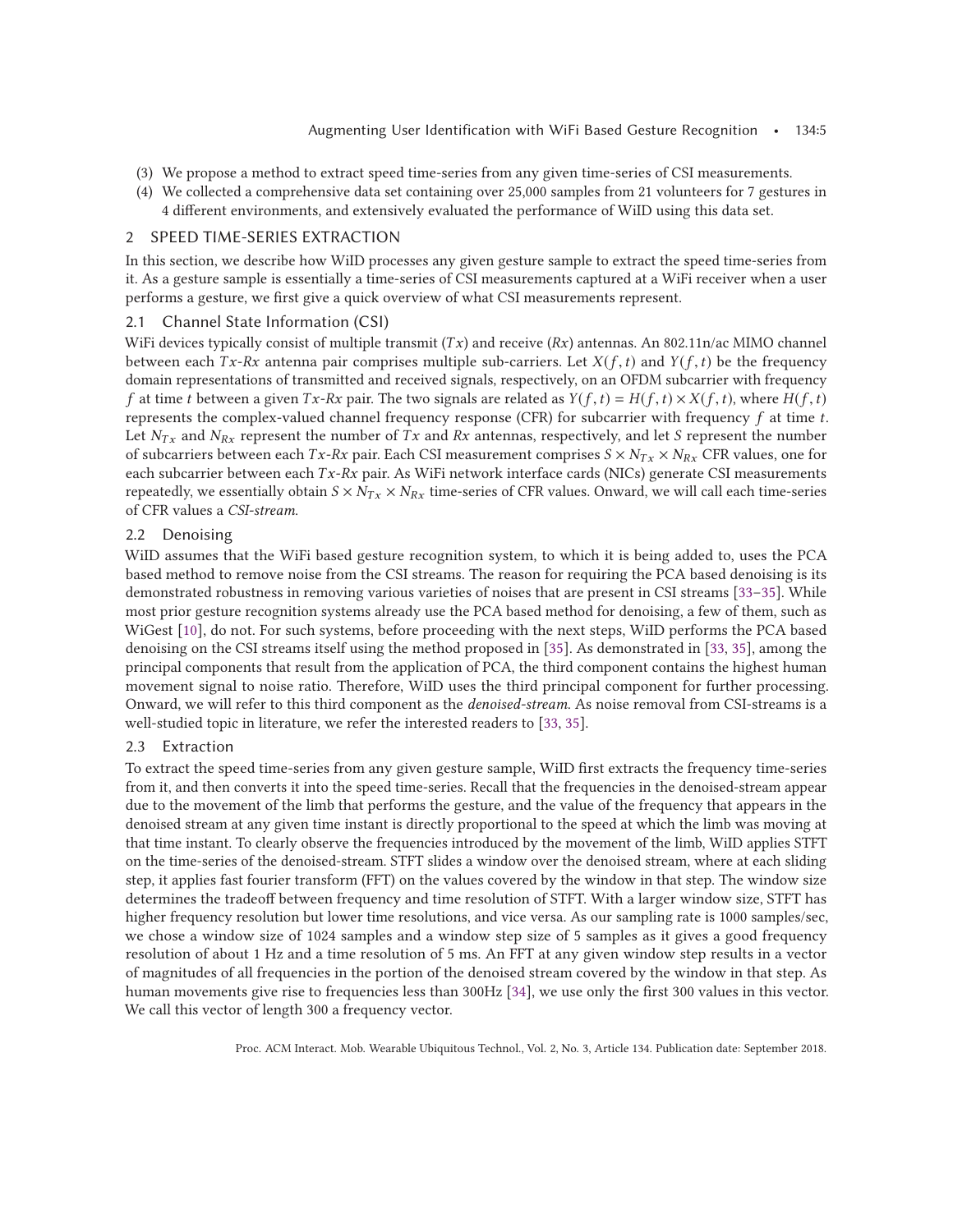#### 134:6 • M. Shahzad and S. Zhang

A spectrogram of any given denoised stream is essentially a concatenation of all frequency vectors obtained from sliding the window over that denoised stream. Figure 2 shows an example spectrogram of a randomly selected gesture sample from our data set (we will describe our data sets in Section 3) as a heat map obtained using this approach. The hotter colors represent higher FFT amplitudes, which can be used to determine which frequencies were present in the denoised-stream at what time instant. Note from Figure 2 that the spectrogram does not show a crisp single frequency in each frequency vector, rather there is a band of high amplitude frequencies. This happens due to two reasons: 1) when performing any movement, different portions of a limb can move at somewhat different speeds, and thus, the reflections from those different portions introduce different but closely spaced frequencies in the denoised stream; 2) the distortions from any left over noise.



The magnitudes of the frequencies that appear in the denoised stream due to human movements are much higher compared to the magnitudes of the remaining frequencies because the magnitudes of the remaining frequencies are only due to noise, which has already been largely removed. Therefore, to extract the portion of the spectrogram that represents high magnitudes, WiID creates contours such that all values inside the contours lie above the 90<sup>th</sup> percentile of the magnitudes. Figure 3 shows the contours obtained from the spectrogram in Figure 2. Next, WiID sequentially processes each frequency vector in the spectrogram and selects the frequency value in the middle of the upper and lower points where the contour intersects with that frequency vector. This frequency value is an approximation of the frequency introduced by the movement of the limb at the time duration over which the frequency vector was calculated. Note that it is possible for some frequency vectors to intersect with multiple contours, such as the frequency vector at about 1180ms mark in Figure 3. In such a case, WiID selects the value in the middle of the upper and lower points of that contour that has the largest gap between the upper and lower points because the contours with smaller heights mostly result due to any left over noise or due to minor movements by either other users in the vicinity or other body parts of the same user.

After selecting a frequency value from each frequency vector, WiID has obtained the desired frequency timeseries. It converts this frequency time-series into speed time-series by simply using the equation  $v = f\lambda/2$ , where  $\lambda$  is the wavelength of the WiFi signal, and f and v represent the values in the frequency and speed time-series, respectively. The motivation behind dividing the right hand side of this equation by 2 is that when a user moves his/her limb by a certain distance, the round trip length of the path reflecting from the limb increases by twice that distance [34, 35]. The speed time-series obtained from Figures 2 and 3 is shown in Figure 4.

# 3 DATA COLLECTION AND ANALYSIS

In this section, we first describe how we collected gesture samples from our volunteers in a variety of scenarios and present some statistics about our data sets. After that, we use the gesture samples in these data sets to study the hypothesis that different users have different behaviors of performing any given gesture but the behavior of any given user of performing the given gesture stays consistent over time.

# 3.1 Data Collection

We collected two sets of gesture samples from our volunteers. We will refer to the first set of samples as data set 1 and the second set of samples as data set 2. We will use the samples in data set 1 to show that different users have different behaviors of performing any given gesture but any given user exhibits the same behavior every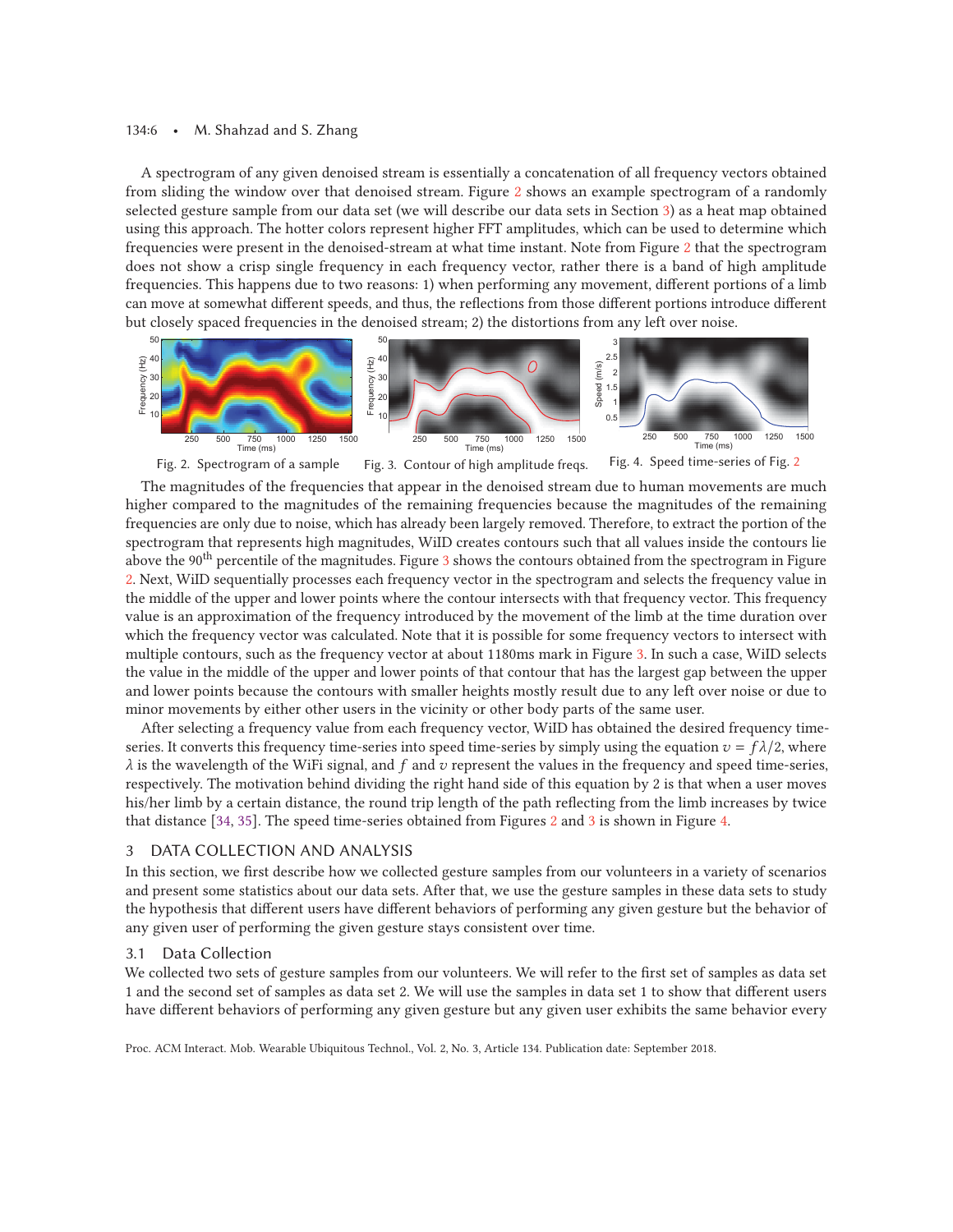time he/she performs the gesture. We will use the samples in data set 2 to show that the behavior of any given user of performing any given gesture stays consistent over time. Next, we first describe our data collection setup. After that, we describe how we collected the samples contained in the two data sets. Last, we describe which components were controlled and which were uncontrolled during the collection of these two data sets.

*3.1.1 Data Collection Setup.* We used the tool presented in [20] to acquire CSI measurements in the 2.4GHz band from an Intel 5300 WiFi NIC connected with 3 omnidirectional antennas. We used NETGEAR R6700 access point (AP) using 3 omnidirectional antennas and pinged it every 1ms to get a sampling rate of 1000 samples/sec. We collected these samples in four environments: a 400 ft<sup>2</sup> lab, a 150 ft<sup>2</sup> office, a 192 ft<sup>2</sup> living room, and a 154 ft<sup>2</sup> bedroom. Figure 5 shows the layouts of the four environments. When collecting samples in any given room, both WiFi receiver and WiFi transmitter were placed on the walls inside that room at a height of 6 ft from the floor. For the lab environment, the transmitter and receiver were placed at positions 1 and 2, respectively, as shown in Figure 5(a). The placement at positions 3 and 4 will be discussed later in the evaluation section.

For the lab, as shown in Figure 5(a), two sides are adjoined by hallways, one side by a common sitting area, and one side by a lab. The hallways are frequently used by students when going to their classrooms or to different floors, as the stairs leading to the upper and lower floors are accessed through these hallways. The common sitting area has chairs and a desk where students often sit and work on course projects. The lab adjacent to our lab is occupied by graduate students working on their research projects. Thus, all four structures adjoining the lab generate plenty of background movements outside the lab. For the office, as shown in Figure 5(b), two sides are adjoined by other offices, each occupied by a single individual for most of the time, one side by a hallway, and one by open space. The hallway is primarily used by graduate students and faculty. While there is still movement of people in the hallway and the offices, the amount of movement is less compared to the amount of movement around the lab. The living room and bedroom, shown in Figure 5(c), are in an apartment that is situated in a relatively quiet neighborhood. Therefore, there were not a lot of background movements around the apartment.

*3.1.2 Data Set 1.* In data set 1, we collected 21,000 samples from 15 volunteers for 7 gestures in the 4 environments. The names of the seven gestures and their abbreviations that we will use throughout the paper are: push and pull arm (PP), circular arm motion (CA), waving arm motion (WA), kicking (KK), open and close door (OC), raising and lowering both arms (RL), and extending both arms forward, and then moving to sides (EM). The 15 volunteers comprised 9 males and 6 females and their ages ranged from 20 to 37 years. We collected these samples after obtaining IRB approval and over a period of 47 days. To collect samples from each volunteer, we verbally described each gesture to the volunteer and asked the volunteer to perform the gesture to the best of his/her understanding. We collected 50 samples of each gesture from each volunteer in each environment and manually recorded the start and end times of each sample.



Fig. 5. Layouts of the data collection environments (almost but not perfectly at scale)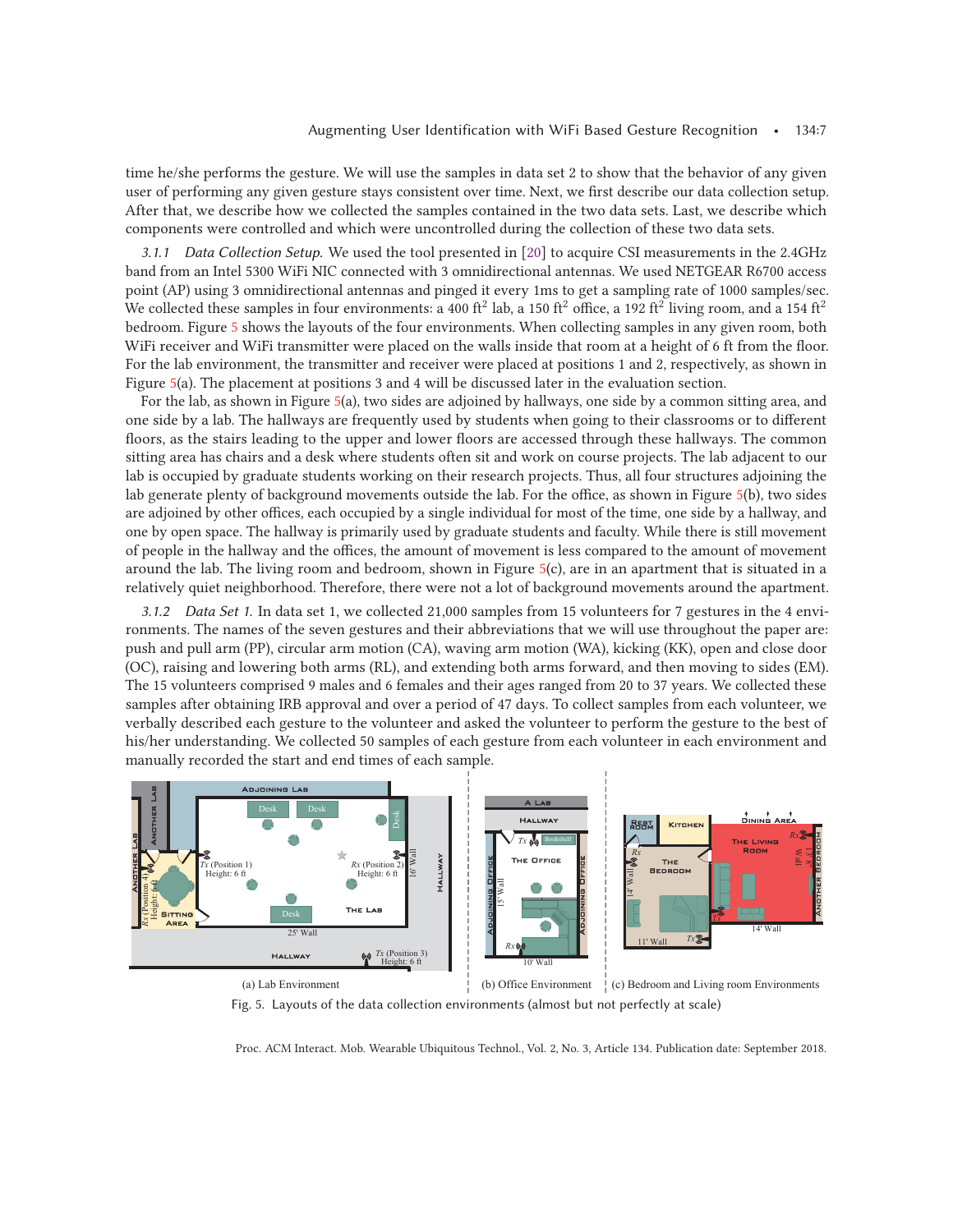#### 134:8 • M. Shahzad and S. Zhang

If a volunteer is asked to perform the same gesture a large number of times over a short time span, he/she may either develop a temporary behavior during that time span that he/she can't replicate later, or may loose his/her behavior altogether in that time span due to fatigue. To avoid such gesture fatigue, we conducted multiple data collection sessions with each volunteer, where in each data collection session with any volunteer, we collected only 5 samples of each gesture and separated successive sessions by at least 24 hours. Before the first session with any volunteer, we also held two "try" sessions with that volunteer, where we asked the volunteer to simply practice each gesture multiple times, so that when we start the first data collection session, the volunteer is comfortable with those gestures. The two try sessions and the first data collection session were all also separated by at least 24 hour periods. We conducted the sessions in the lab and office environment on the same days due to the proximity of the two environments. Similarly, we conducted the sessions in the living room and bedroom on the same days due to the proximity of the two environments, but on different days from the sessions in the lab and office environments. Figure  $6(a)$  shows a timing diagram visualizing the gap between the two try and ten data collection sessions of each volunteer in the lab and office environments. Figure  $6(b)$  visualizes the gap between the ten data collection sessions of each volunteer in the living room and bedroom environments. We observe from these figures that the quickest data collection spanned over 14 days while the longest spanned 47 days.



Fig. 6. Timing diagrams showing the days on which gesture samples were collected from different volunteers

*3.1.3 Data Set 2.* In data set 2, we collected 3915 samples from 12 volunteers (6 were the same as in data set 1) for 3 gestures (PP, CA, and EM) in the lab environment. The reason behind collecting samples in 1 environment instead of all 4 is that the purpose of data set 2 was to only study whether the behavior of users in performing gestures stays consistent over time; and for that, we do not need to study gestures in all 4 environments. The reason behind collecting samples for only 3 gestures instead of all 7 is also the same. The 12 volunteers comprised 8 males and 4 females with ages from 24 to 33 years. We collected these samples over a period of another 43 days.

We divided these 12 volunteers into four groups, each group comprising three volunteers. From the 3 volunteers in the first group, we collected samples every 3rd day over the period of 43 days. Thus, these 3 volunteers provided gesture samples on 15 different days over this period of 43 days, *i.e.*, on days 1, 4, 7, ... , 43. From the 3 volunteers in the second group, we collected samples every 7<sup>th</sup> day, *i.e.*, on days 1, 8, 15, 22, 29, 36, and 43. From the 3 volunteers in the third group, we collected samples every 14<sup>th</sup> day, *i.e.*, on days 1, 15, 29, and 43. Finally, from the 3 volunteers in the fourth group, we collected samples every 21st day, *i.e.*, on days 1, 22, and 43. Before the start of this 43 day period, just like in data set 1, we held two "try" sessions with each volunteer. Figure  $6(c)$  shows a timing diagram visualizing the days on which we collected samples from different volunteers. On any day when any given volunteer was scheduled to provide gesture samples, we performed three data collection sessions with that volunteer, where the successive sessions on that day were separated by at least four hours. In each data collection session with any given volunteer, we collected 5 samples of each of the three gestures.

*3.1.4 Additional Controlled and Uncontrolled Components during Data Collection.* In each session with any given volunteer, we asked the volunteer to choose a random position of his/her choosing in the room, and provide gesture samples while standing there. We requested the volunteers to always face towards the WiFi receiver

Proc. ACM Interact. Mob. Wearable Ubiquitous Technol., Vol. 2, No. 3, Article 134. Publication date: September 2018.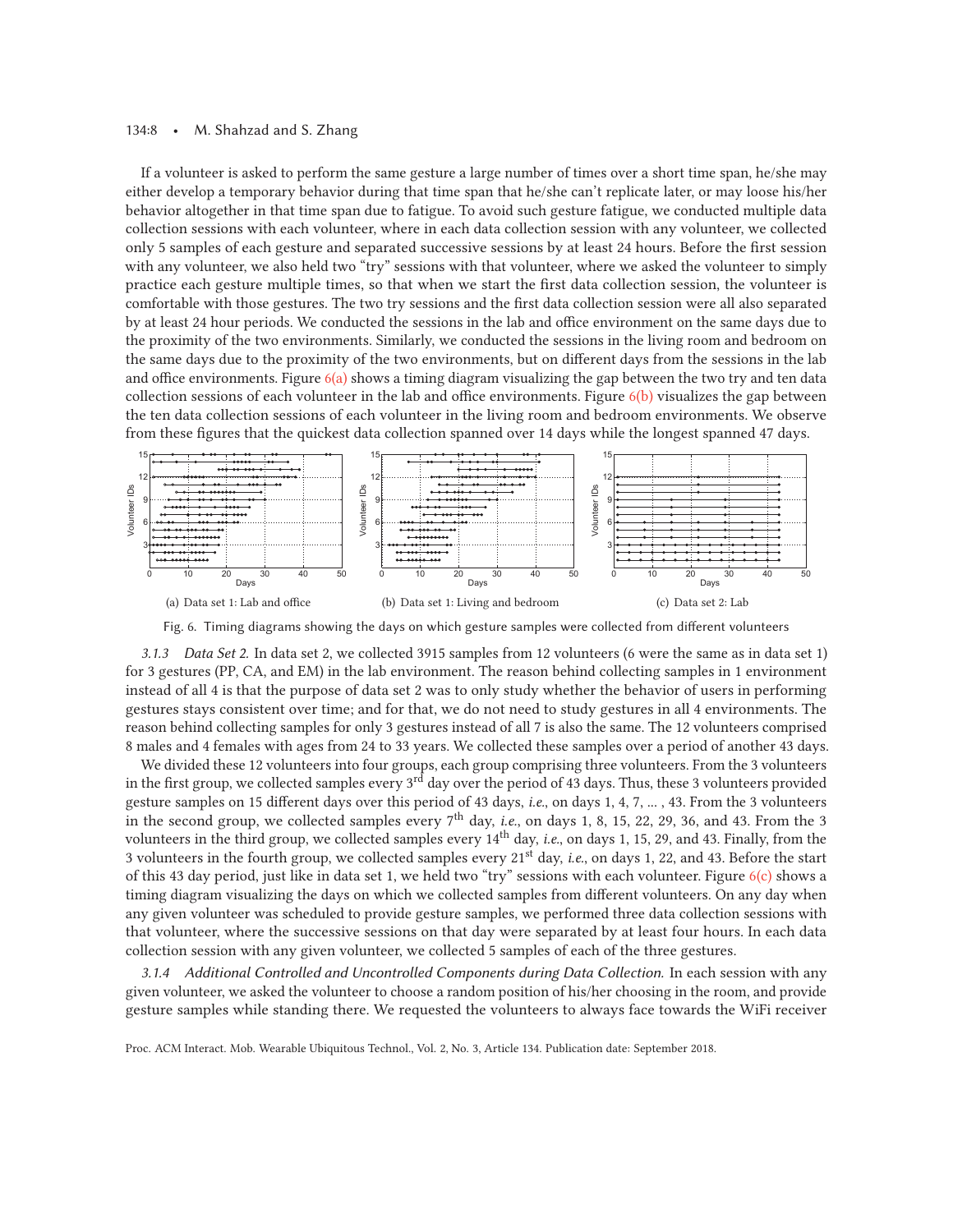when providing gesture samples so that their orientation with respect to the receiver stays the same regardless of what position they choose. To incorporate the effects of static environmental changes, we randomly moved the furniture in the room each day before collecting samples on that day. When collecting gesture samples, we ensured that inside each room where we collected gesture samples, only one volunteer performed predefined gestures at any given time, and no other person moved while the volunteer performed the predefined gestures. While we ensured that *inside* each room no other person moved, the movements of the people *outside* each room were uncontrolled where an uncontrolled number of people performed their routine activities. As the walls of all four rooms where we collected gesture samples are standard drywalls, the movements of the people outside the rooms were not invisible to the Intel 5300 WiFi NIC, which we used to collect the CSI measurements.

# 3.2 Data Analysis

From the data sets described above, we made following four important observations. These observations are in keeping with some of the observations presented in prior studies, such as [28, 29].

- O1. *An individual user performs the same gesture with the same behavior.*
- O2. *Different users perform the same gesture with different behaviors.*
- O3. *The behavior of any user in performing the same gesture stays consistent over time if the user performs that gesture at least every week.*
- O4. *If a user does not perform a gesture for more than two weeks, his/her behavior of performing that gesture for the first few times after the long pause does not match with his/her usual behavior; however, after performing that gesture a few times, the behavior returns to his/her usual consistent behavior.*

Figures 7(a) and 7(b) show the spectrograms of two samples of waving arm (WA) gesture from a volunteer. Figure  $7(c)$  shows the speed time-series obtained from these two spectrograms using the method described in Section 2.3. Figures 8(a), 8(b), and 8(c) show the spectrograms and corresponding speed time-series, respectively, of two samples of the same WA gesture from another volunteer. We observe from these figures that the samples of a given gesture from the same user are very similar and at the same time quite different from the samples of that gesture from another user. This happens because for any given gesture, different users move their limbs at different speeds at different portions of that gesture. We made similar observations from the remaining samples.





(b) Spectrogram of sample 2



Fig. 7. Spectrograms and speed time-series of two randomly chosen samples of waving arm (WA) gesture of volunteer 3



Fig. 8. Spectrograms and speed time-series of two randomly chosen samples of waving arm (WA) gesture of volunteer 7

Proc. ACM Interact. Mob. Wearable Ubiquitous Technol., Vol. 2, No. 3, Article 134. Publication date: September 2018.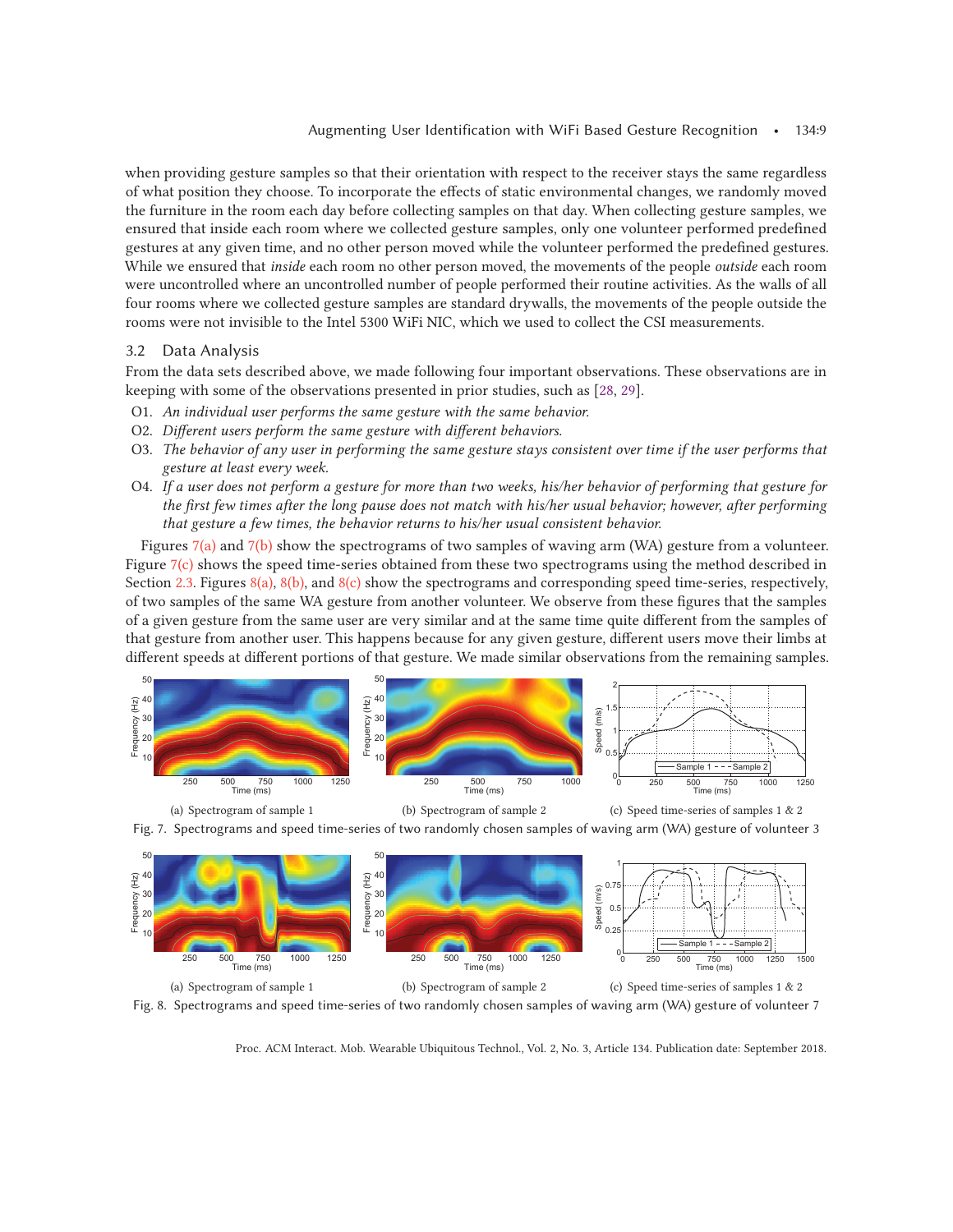#### 134:10 • M. Shahzad and S. Zhang

The description above was a qualitative observation from 4 randomly chosen samples from two volunteers. Next, we present a quantitative analysis over our entire two data sets to demonstrate the four observations. For the quantitative analysis, we first need to define a metric to quantify the similarity between two speed time-series obtained from any given pair of gesture samples. For this, we adapt the metric that was proposed in [28]. Let us represent one time-series with  $T_1$  and the other with  $T_2$ , and let  $m_1$  and  $m_2$  represent the number of values in  $T_1$ and **T**2, respectively. The metric that we will use is the root mean squared (RMS) value of the time-series obtained by subtracting the normalized values of  $T_1$  from the corresponding normalized values of  $T_2$ . To normalize the values in any given time-series  $T_i$ , we employ the simple unity-based normalization [8], which brings all its values in the range of [0, 1]. More specifically, let  $t_i[q]$  represent the  $q^{th}$  value in  $T_i$ , where  $1 \le q \le m_i$ , and let  $t_i^{\text{max}}$  and  $t_i^{\text{min}}$  represent the maximum and minimum values in  $\mathbf{T}_i$ . The normalized value corresponding to any value  $t_i[q]$  in the time-series  $T_i$  is calculated as  $(t_i[q] - t_i^{\min})/(t_i^{\max} - t_i^{\min})$ . To subtract one time-series from the other, the number of values in the two need to be equal; however, this often is not the case. Without the loss of generality, lets assume that  $m_1 \leq m_2$ . Before subtracting, we re-sample  $\Gamma_2$  at a sampling rate of  $m_1/m_2$  to make  $T_2$  and  $T_1$  equal in terms of the number of values. Let  $T_R$  represent the time-series resulting after subtracting re-sampled  $\mathbf{T}_2$  from  $\mathbf{T}_1$ . The RMS value of  $\mathbf{T}_R$  is calculated as  $\sqrt{\frac{1}{m_1}\sum_{q=1}^{m_1}(t_R[q])^2}.$  Note that the RMS value of  $\mathbf{T}_R$ always lies in the range of [0, 1]. An RMS value closer to 0 implies that the two time-series  $T_1$  and  $T_2$  are highly alike, while an RMS value closer to 1 implies that the two time-series are very different. For example, the RMS value between the two time-series in Figure 7(c) is 0.146 and that between the two time-series in Figure  $8(c)$  is 0.172, whereas the RMS value between a time-series in Figure 7(c) and another in Figure 8(c) is 0.717.

*3.2.1 Quantitative Analysis of Data Set 1.* From the quantitative analysis of data set 1, we made the observations O1 and O2, which we demonstrate next. Figure 9(a) shows 7 cumulative distribution function (CDF) plots, one plot per gesture, obtained using the samples in data set 1 collected in the lab environment. A CDF plot corresponding to any given gesture is obtained using RMS values calculated from all pairs of samples of that gesture such that the two samples in any given pair were performed by the *same* volunteer. More specifically, recall that in data set 1, each of our 15 volunteers provided 50 samples for each gesture in the lab environment. To obtain the CDF plot for any given gesture, corresponding to each of the 15 volunteers, we calculated the RMS values between all  $C_2^{50}$  pairs of the samples of that gesture from that volunteer. As we have 15 volunteers, we get  $15 \times C_2^{50} = 18375$  RMS values for that

gesture. The CDF plot corresponding to any given gesture in Figure  $9(a)$ is the CDF plot of the 18375 RMS values calculated for that gesture. We observe that the CDF plots for all 7 gestures are situated around RMS values of 0.1 to 0.2, which are close to the minimum RMS value of 0. This demonstrates the observation O1 that the behavior of any volunteer across multiple performances of any given gesture was very consistent.

Figure 9(b) also shows 7 CDF plots, one plot per gesture, also obtained using the samples in data set 1 collected in the lab environment. A CDF plot corresponding to any given gesture in this figure is obtained using RMS values calculated from all pairs of samples of that gesture such that the two samples in any given pair were performed by *different* volunteer. To obtain the CDF plot for any given gesture in this figure, corresponding to each of the 15 volunteers, we calculated the RMS values between each sample of the given gesture from that volunteer and each sample of the given gesture from every other volunteer. As each volunteer provided 50 samples of that gesture in the lab environment in data set 1, from any given pair of volunteers, we obtained  $50<sup>2</sup>$  RMS values. As we can arrange the 15 volunteers in  $C_2^{15}$  pairs, we get a total of  $C_2^{15} \times 50^2 = 262500$  RMS

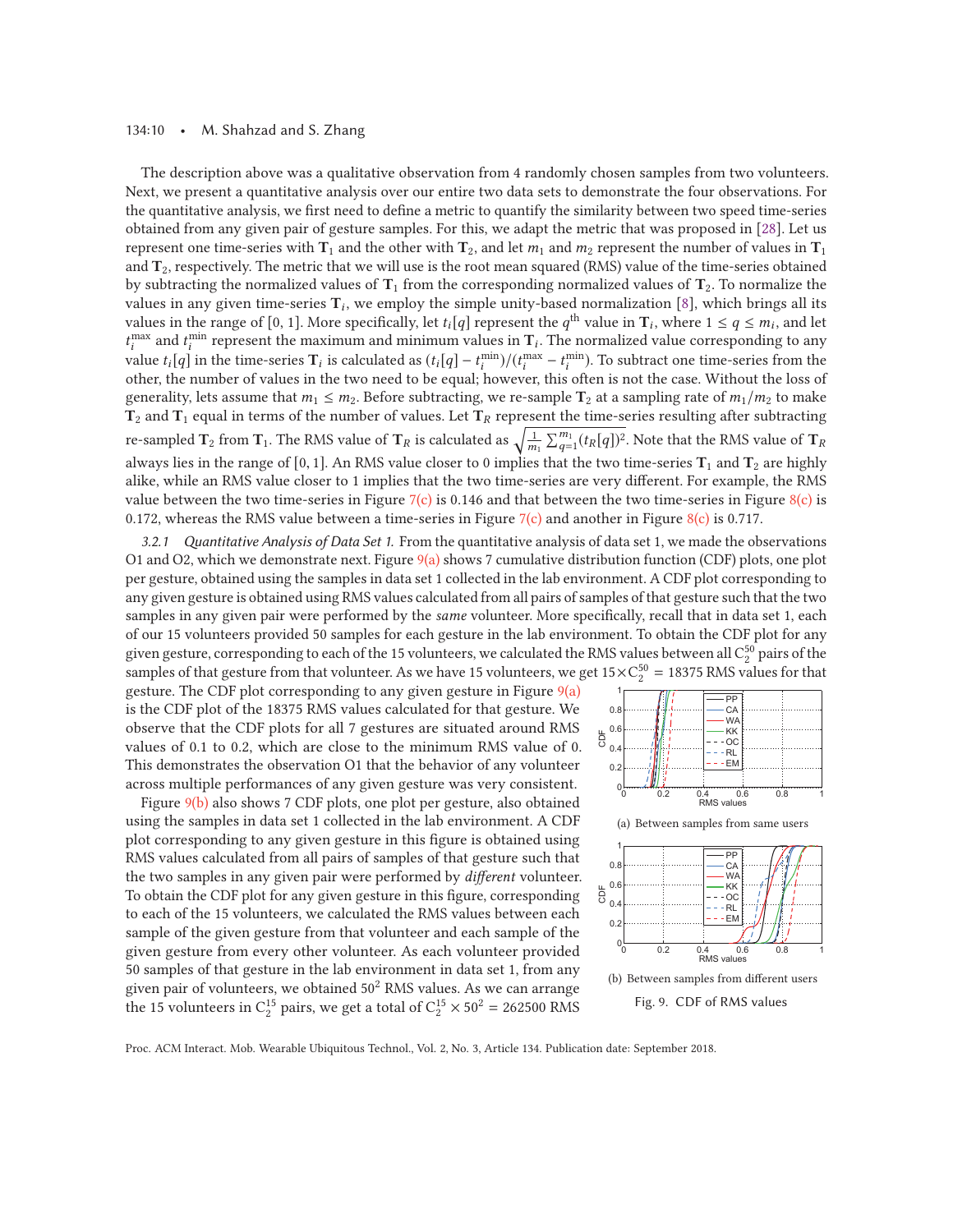values for that gesture. The CDF plot corresponding to any given gesture in Figure 9(b) is basically the CDF plot of the 262500 RMS values calculated for that gesture. We observe from this figure that the CDF plots for all 7 gestures are situated at RMS values greater than 0.6, *i.e.*, much farther away from the minimum RMS value of 0 compared to the CDF plots in Figure  $9(a)$ . This demonstrates the observation O2 that the behaviors of different volunteers in performing the same gesture were very different. We made the same observations from the samples collected in the office, living room, and bedroom environments.

*3.2.2 Quantitative Analysis of Data Set 2.* From the quantitative analysis of data set 2, we made the observations O3 and O4 listed at the start of Section 3.2, which we demonstrate next. Figures 10(a), 10(b), and 10(c) plot the consistency in the behaviors of the volunteers in the four groups over the period of 43 days. Each data point in Figure 10(a) corresponding to any given group at the x-axis value of d (where  $0 \le d \le 42$ ) represents the average of the RMS values calculated from all unique pairs of samples in data set 2 such that the two samples in any given pair satisfy the following five conditions: 1) the two samples were collected during the first sessions on two different days; 2) the two sessions were separated in time by  $d$  days; 3) the two samples were of the same gesture; 4) the two samples were performed by the same volunteer; and 5) the volunteer who performed the two samples belonged to the given group. Data points in Figure 10(b) were obtained in the same way except that the first of the five conditions was that the two samples in any given pair were collected during the *second* sessions on two different days. Similarly, for the data points in Figure  $10(c)$ , the first of the five condition was that the two samples in any given pair were collected during the *third* sessions on two different days.



From Figures 10(a), 10(b), and 10(c), we observe that the data points corresponding to the first group, *i.e.* the group whose 3 volunteers performed gestures every 3<sup>rd</sup> day, have low and stable values regardless of the value of the x-axis. Recall from the second of the five conditions that the x-axis represents the separation in days between pairs of sessions from which pairs of samples were selected to calculate the average RMS value. Similarly, we observe that the data points corresponding to the second group also have low and stable values regardless of the value of the x-axis. The stable values for the first and the second groups in each of the three figures demonstrate the observation O3 that if a user performs a gesture at least once every 7 days, his/her behavior of performing that gesture stays consistent over time. From Figure  $10(a)$ , we observe that the data points corresponding to the third group have higher values compared to the data points corresponding to the first and the second group, and show an increasing trend. The data points corresponding to the fourth group show a similar trend as the third group. These observations indicate that the similarity in behavior across pairs of samples of any given gesture by any given volunteer decreases remarkably as the volunteers take long pauses of 14 days or more, and the extent of similarity decreases with the increase in the duration of pause. However, we make a different observation from Figures  $10(b)$  and  $10(c)$ : the data points corresponding to the third and the fourth group have low and stable values regardless of the value at the x-axis and the values are comparable to the values corresponding to the first and the second groups (notice that the y-axis range in Figures  $10(b)$  and  $10(c)$  is different from that in Figure  $10(a)$ ). Recall that Figures  $10(a)$ ,  $10(b)$ , and  $10(c)$  were obtained from samples collected in first, second, and third sessions, respectively. The low and stable values in Figures  $10(b)$  and  $10(c)$  for the third and the fourth group show that when using samples from sessions 2 and 3, users again demonstrated consistent behavior of performing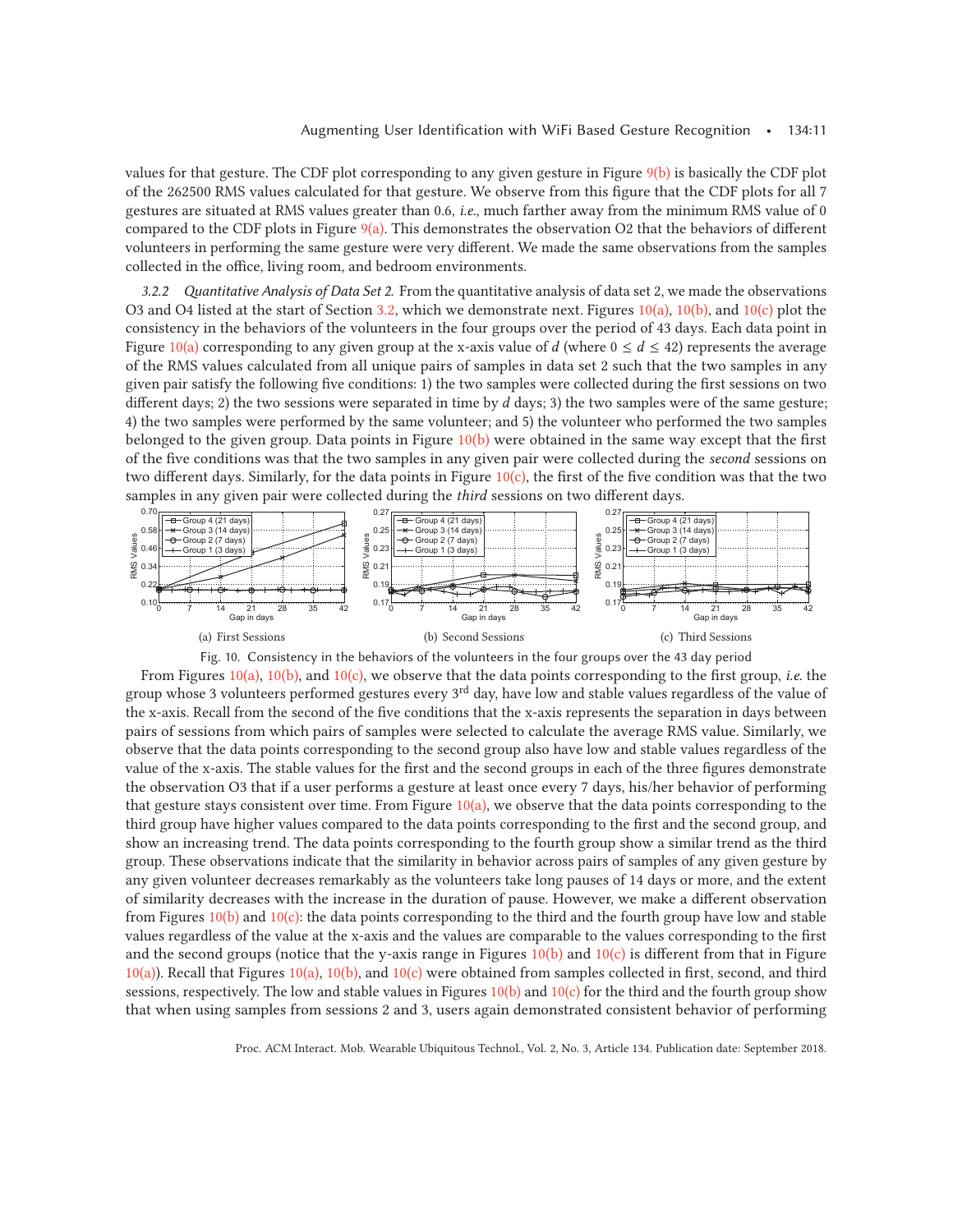#### 134:12 • M. Shahzad and S. Zhang

gestures over time, while the high and increasing values in Figure  $10(a)$  showed exactly the opposite trend. These observations together demonstrate observation O4 that if a user does not perform a gesture for more than two weeks, his/her behavior of performing that gesture after the long pause becomes inconsistent (as indicated by values in Figure  $10(a)$ ), but this inconsistency lasts only for a few samples and the user's behavior returns to his/her usual behavior (as indicated by values in Figures  $10(b)$  and  $10(c)$ ). In summary, the users indeed maintain consistent behavior over a long period of time, albeit, long pauses can introduce a temporary inconsistency.

# 4 FEATURE EXTRACTION

In this section, we describe how WiID extracts feature values from the training samples of any given gesture provided by any given user and how it selects appropriate features for generating classification models. Let G represent the number of gestures that the gesture recognition system recognizes, let U represent the number of users that have provided training samples for these G gestures, and let  $N_{ij}$  represent the number of samples of the  $i^{\text{th}}$  gesture provided by the  $j^{\text{th}}$  user, where  $1\leq i\leq G$  and  $1\leq j\leq U.$  WiID uses the same method to extract and select features from the training samples of any given gesture provided by any given user. Thus, in the rest of this section, we describe this method considering the samples of an arbitrary gesture i from an arbitrary user j.

Before extracting the feature values from any given sample, WiID first converts that sample into a speed time-series using the method described in Section 2.3. To extract feature values, WiID needs to further segment each speed time-series into multiple smaller time-series because at different time-instants while performing a gesture, the human limb often has different speeds. Recall that we refer to these smaller time-series as subseries. If WiID did not segment the speed time-series into subseries, rather it extracted a single feature value from the entire speed time-series, it would essentially average out any distinguishing behaviors of users in the gesture samples, which would render it unable to distinguish across users.

Our goal is to segment any given speed time-series into subseries such that the average speed measured from each subseries characterizes the distinguishing behavior of the user who performed the gesture. There are three challenges to this goal. The first challenge is to determine how to segment the  $N_{ij}$  time-series into subseries, given an appropriate time duration as the segmentation guideline. The second challenge is to determine the time duration that is appropriate for use as the segmentation guideline. The third challenge is to determine which subseries to select whose average speed values should be included in the feature vector that WiID will use to generate classification models of users. Next, we present our solutions to these three technical challenges.

#### 4.1 Time-series Segmentation

Given an appropriate time duration  $t_S$  as the segmentation guideline, WiID needs to segment each of the  $N_{ij}$ speed time-series into the same number of subseries so that from each time-series, it obtains the same number of features. However, as different speed time-series span different durations, segmenting each time-series into subseries of duration  $t<sub>S</sub>$  will not always result in the same number of subseries. To address this issue, for each of the  $N_{ij}$  speed time-series, we first calculate  $[T_k / t_s]$ , where  $T_k$  is the time duration of the k<sup>th</sup> speed time-series and  $1 \le k \le N_{ij}$ . From the resulting  $N_{ij}$  values, we select the most frequent value, denoted by S, as the number of subseries each speed time-series should be segmented into. Finally, we segment each of the  $N_{ij}$  speed time-series into S subseries such that all S subseries in any given speed time-series have equal durations. After segmenting time-series into subseries, we calculate a speed value from each subseries by averaging all values in it.

# 4.2 Segmentation Guideline

It is crucial to set the value of  $t<sub>S</sub>$  correctly because if  $t<sub>S</sub>$  is too small, the average speed values extracted from the corresponding subseries in the  $N_{ij}$  speed time-series may become inconsistent because when the values become instantaneous, they are unlikely to be consistent for the same user. Figure 11 shows the coefficient-of-variation [3], cv, of the average speed values extracted from the first subseries of the speed time-series of all 50 samples of OC gesture in the living room environment performed by a randomly selected volunteer in our data set when we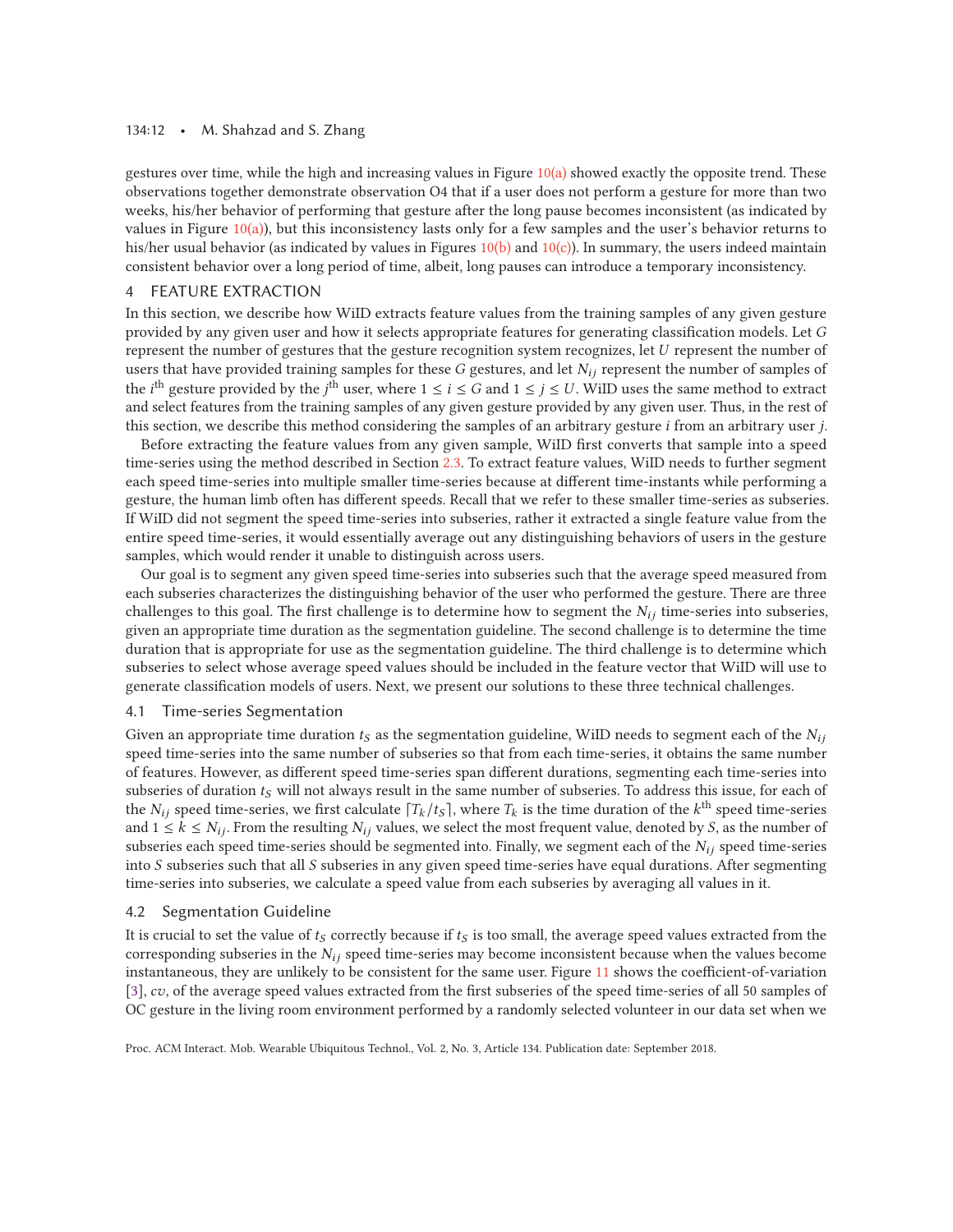vary the subseries time duration from 10ms to 100ms. We observe from this figure that when  $t<sub>S</sub>$  is very small, *i.e.*, when the subseries time duration is too small,  $cv$  is too large to be usable, and decreases as we increase  $t_S$ .

If  $t<sub>S</sub>$  is too large, the average speed values extracted from corresponding subseries in the samples of a given gesture even from *different* users may become similar because all unique dynamics of individual users get too averaged out to be distinguishable. For example, treating all the samples in data set 1 of the EM gesture performed by all our volunteers in the lab environment as if they were all performed by the same person, the dashed line in Figure 12

behavior of the same user and short enough to Fig. 11. Impact of subseries dura- Fig. 12. Impact of  $t_S$  on consisshows that when  $t<sub>S</sub>$  is 100ms, over 75% of the S subseries have consistent speed values (*i.e.*, the  $N_{ij}$  speed values in each such subseries have  $cv < 0.25$ ), which means that these subseries do not have any distinguishing power among different users. It is therefore challenging to choose an appropriate value of  $t<sub>S</sub>$  such that the resulting subseries are long enough to capture consistent maintain distinguishability across users.



tion on  $c\mathit{v}$ tency factor

Next, we describe how WiID determines the value of  $t<sub>S</sub>$  that is appropriate for use as segmentation guideline. For this, we first define two metrics, namely *individual consistency factor* and *combined consistency factor*. Given the  $N_{ij}$  speed time-series of the *i*<sup>th</sup> gesture from the *j*<sup>th</sup> user, we call any subseries for which the  $N_{ij}$  speed values have  $cv < 0.25$  a consistent subseries. When the number of subseries in each of the  $N_{ij}$  speed time-series, resulting from using  $t<sub>S</sub>$  as segmentation guideline, is S, and the number of consistent subseries among these S subseries is C, the *individual consistency factor* of this set of Nij samples is C/S. The *combined consistency factor* is the same as the individual consistency factor except that it is calculated using all  $\sum_{j=1}^{U} N_{ij}$  samples of the *i*<sup>th</sup> gesture collected from all U users. Figure 12 shows the combined consistency factor plot and two individual consistency factor plots for the RL gesture in the bedroom environment. We make two important observations from this figure. First, the individual consistency factors keep increasing as we increase the value of  $t<sub>S</sub>$ . Second, the combined consistency factor has a significant dip when  $t<sub>S</sub>$  is in the range from 35ms to 70ms. These two observations imply that when the segmentation guideline  $t<sub>S</sub>$  lies in the range 35ms to 70ms, the durations of the subseries are long enough to capture consistent behavior of the same user and short enough to maintain distinguishability across users. We conducted the same measurement study with each of the 7 gestures collected in all 4 environments, and made similar observations. Thus, we choose  $t<sub>S</sub>$  to lie in the range 35ms to 70ms.

# 4.3 Subseries Selection at Appropriate Resolutions

So far we have assumed that all subseries segmented from a time-series are obtained using a single value of  $t<sub>S</sub>$  as the segmentation guideline. However, in reality, people have consistent and distinguishing behaviors that last for different durations at different portions of the gesture. Therefore, using a single value of  $t<sub>S</sub>$  as the segmentation guideline is not appropriate. Next, we describe how WiID determines which portions of the given  $N_{ij}$  speed time-series should be segmented using what values of  $t<sub>S</sub>$ .

We represent the entire duration of the time-series as a line with the initial color of white. Given the  $N_{ij}$ samples of the  $i^{\text{th}}$  gesture performed by the  $j^{\text{th}}$  user, WiID first segments the time-series using  $t_S = 70$ ms as the segmentation guideline. For each resulting subseries, it measures cv of the  $N_{ij}$  speed values extracted from that subseries from each of the  $N_{ij}$  samples. If  $cv < 0.25$ , then WiID selects this 70ms subseries for use in classification and colors the portion of the line corresponding to this subseries as black. After this round of segmentation, if any portion of the line is still left white, WiID moves to the next round of segmentation, this time using  $t<sub>S</sub> = 65$ ms as the segmentation guideline. In this round, for each resulting subseries whose color is completely white, WiID again measures cv of the  $N_{ij}$  speed values, and if cv < 0.25, selects this 65ms subseries as well for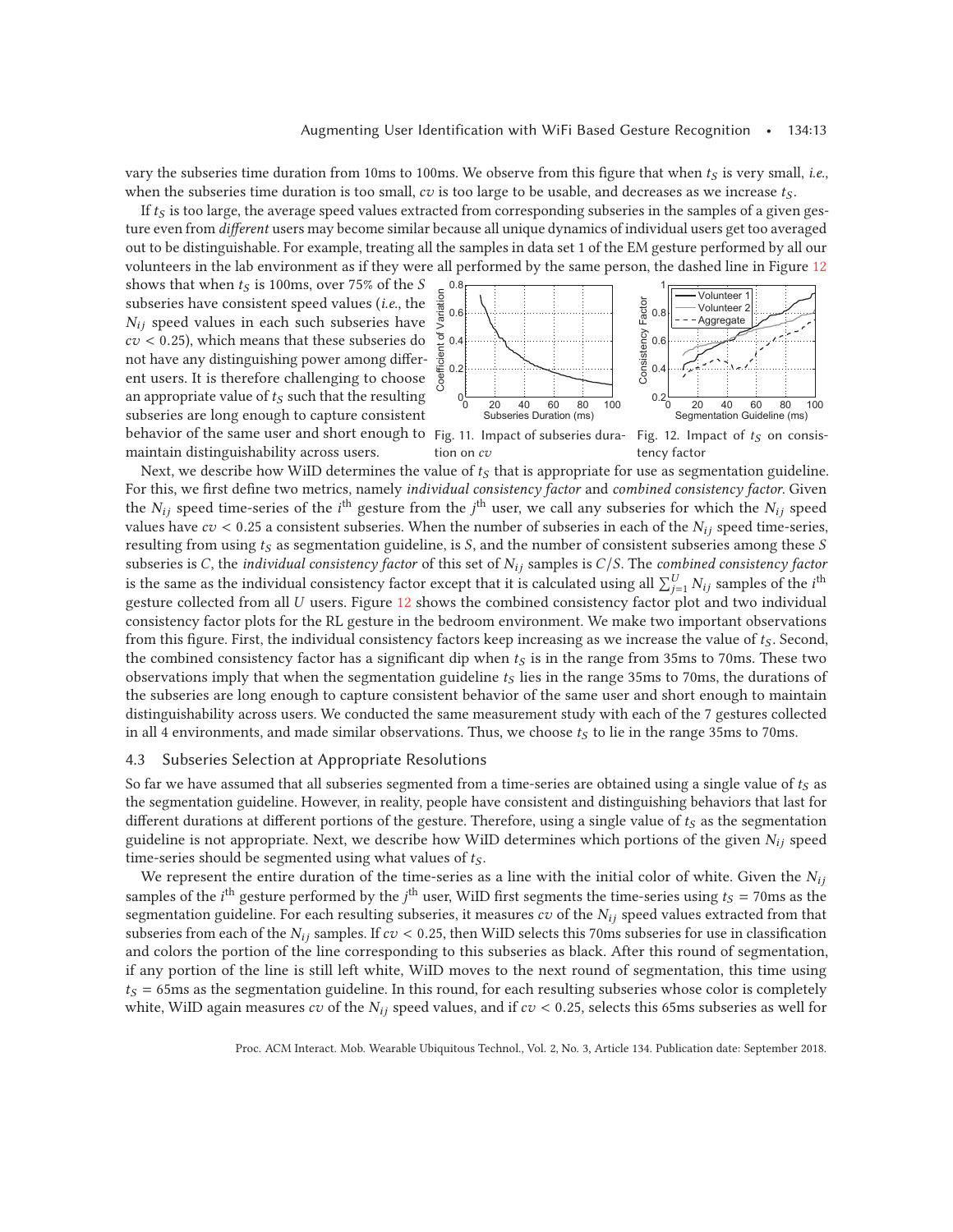#### 134:14 • M. Shahzad and S. Zhang

use in classification and colors the portion of the line corresponding to this subseries as black. WiID continues to repeat these segmentation rounds by decrementing the segmentation guideline  $t<sub>S</sub>$  by 5ms in each round until either there is no white region left in the line or  $t<sub>S</sub>$  has decremented to 35ms. If  $t<sub>S</sub>$  has decremented to 35ms but there are still white regions, WiID does not use the speed values in the subseries spanning those white regions in generating classification models because the speed values in these white regions are not consistent across the  $N_{ij}$  samples. At this point, WiID has completed the segmentation of the  $N_{ij}$  speed time-series using appropriate time resolutions at different portions of the time-series, and has selected all subseries that have consistent and distinguishing average speed values for use in classification.

Note that WiID processes the  $N_{ij}$  training samples of any gesture j and user i without taking into account the samples of that same gesture from any other user. Consequently, the subseries that WiID selects in the samples of any given gesture from one user may be very different from the subseries that it selects in the samples of that gesture from another user. There are three reasons behind processing the samples of different users independently. First, it improves the accuracy of WiID by not missing any distinguishing behavior of any user. Second, it makes it straightforward to add new users or to remove existing users, as we will describe in the next section. Third, if a user that never provided training samples to WiID performs a gesture at runtime, this method enables WiID to easily determine that this user is not among any of the users enrolled with it.

# 5 CLASSIFIER TRAINING

In this section, we explain how WiID generates a classification model for each gesture of each user. As WiID selects different subseries (to calculate the average speed values from) in the samples from different users for any given gesture, a standard multi-class classification method cannot be used because that requires the average speed values to be calculated from the same subseries in the samples from different users. To overcome this challenge, for any given gesture i and user j, WiID generates an independent single class classification model using the average speed values calculated from the selected subseries in the  $N_{ij}$  samples of that gesture provided by that user. We call the set of these average speed values extracted from each sample a feature vector. Thus, WiID has  $N_{ij}$  feature vectors for gesture *i* of user *j*. To generate each single class classification model, we chose Support Vector Distribution Estimation (SVDE) with the Radial Basis Function (RBF) kernel due to their well-known effectiveness when the training data is only from one class (*i.e.*, the *j*<sup>th</sup> user) while the test data can come from two classes (*i.e.*, the *j*<sup>th</sup> user vs. all other users) [23, 27, 28]. We use the implementation of SVDE in libSVM [15].

To generate a classification model using SVDE, WiID first normalizes all  $N_{ij}$  values of each feature in the feature vector to come in the range [0, 1]; otherwise features with larger values dominate the classifier training and can negatively impact WiID's accuracy. SVDE has two tunable parameters: γ , a parameter for RBF kernel, and  $\nu$ , a parameter for SVDE. WiID finds their optimal values by performing grid search on them along with 10-fold cross validation and selecting that pair of values for  $\gamma$  and  $\nu$  that results in highest accuracy of correctly identifying the  $j^{\text{th}}$  user as the  $j^{\text{th}}$  user. Finally, WiID trains an SVDE classifier using the selected pair of values for  $\gamma$  and  $\nu$  along with the  $N_{ij}$  feature vectors, and saves this classification model in a database for use at runtime.

Since there are G gestures and U users, WiID generates a total of  $G \times U$  classification modes. As WiID generates a separate classification model of each user for each gesture, if a new user joins, all WiID has to do is to acquire training samples from the new user for all gestures, generate SVDE based classification models of that user, one for each gesture, using the method described above, and store them in the database. Similarly, if an existing user needs be removed, all WiID has to do is to not compare the test samples with the models of this user at runtime. Had we used the conventional multi-class classification methods, such as SVM, we would need to regenerate all models of all users for all gestures again every time a new user joined or an existing user left.

### 6 RUNTIME USER IDENTIFICATION

As soon as the WiFi based gesture recognition system detects and recognizes a gesture, WiID takes the denoisedstream captured during the start and end times of the detected gesture as input along with the decision made by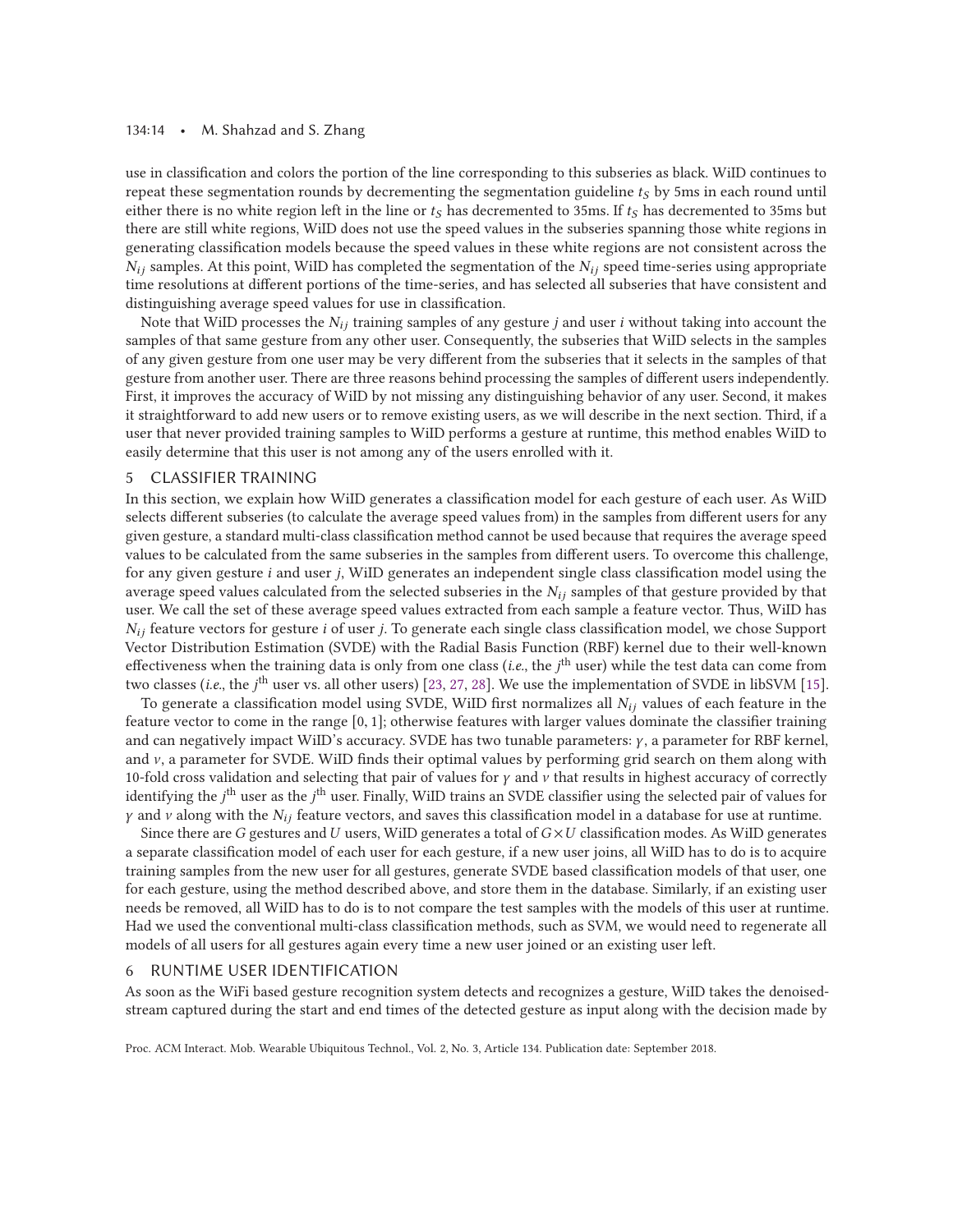the gesture recognition system. Let this recognized gesture be any  $i^{\text{th}}$  gesture, where 1  $\leq$  i  $\leq$  G. Next, it converts this denoised-stream into speed time-series using the method described in Section 2.3, and evaluates it against the U classification models of this  $i^{\text{th}}$  gesture. Recall that U represents the number of user, and WiID generated a dedicated classification model for each of the U users for this gesture.

To evaluate the speed time-series of this recognized gesture against the classification model of the j<sup>th</sup> user, where  $1 \le j \le U$ , WiID first calculates the average speed values from exactly the same subseries that it selected for the *j*<sup>th</sup> user, as described in Section 4.3, and obtains a feature vector of the same length that it used in generating the classification model of the  $j^{\text{th}}$  user for the  $i^{\text{th}}$  gesture. Second, it scales the values in this feature vector using the same scaling factors that it used when scaling the values of the features in the  $N_{ij}$  feature vectors of the  $j^{th}$ user for this *i*<sup>th</sup> gesture. Finally, it evaluates this normalized feature vector against the classification model of the j<sup>th</sup> user for the *i*<sup>th</sup> gesture, and calculates a likelihood value. Upon calculating a likelihood value from each of the U classification models for this gesture, WiID declares the gesture to have been performed by that user whose model returns the highest likelihood. If the likelihood value returned by each classification model is < 50%, WiID declares that the gesture was not performed by any of the users enrolled with it, rather by someone unknown.

# 7 EVALUATION

We implemented WiID on a commodity PC with an 8 core Intel Xeon processor and 16GB RAM. Most of the evaluations that we present in this section were performed using data set 1. For evaluations that were performed using different data sets, we will first describe those data sets and then present the results. Next, we first present the overall accuracy of WiID. After that, we study the impact of various factors on the accuracy of WiID, which include number of users, number of gestures, heights and weights of users, clothing of users, placement of WiFi transmitter and receiver, orientation of users, and gesture fatigue. Last, we present the processing latency and memory consumption of WiID. In all the experiments that we present, we assume that *some* WiFi based gesture recognition system is in place that recognizes a gesture as soon the user performs it, and then feeds the denoised-streams between the start and end times of the recognized gesture to WiID to identify the user. To purely evaluate the accuracy of WiID, we assume that the WiFi based gesture recognition system to which WiID is being added to as an add-on module recognizes the gestures without any errors. An incorrect recognition of a gesture by the gesture recognition system will highly likely lead to an incorrect identification of the user by WiID, but such erroneous user identification is not the fault of WiID. WiID can identify the user correctly only when the gesture recognition system recognizes the gesture correctly.

#### 7.1 Overall Accuracy

We study the overall accuracy of WiID through two sets of experiments on samples in data set 1. First, we train and test WiID using samples from the same environments. After that, we test WiID using samples from the environment that is different from the environment(s) from where the training samples were collected.

*7.1.1 Accuracy in Same Environments.* Recall from Section 3.1 that we collected samples from our volunteers in four different environments. To evaluate the overall accuracy of WiID in these four environments, we use two approaches: 1) cross validation, and 2) training and testing on samples collected on different days.

*Cross Validation.* To calculate the overall accuracy of WiID in each of these four environments using cross validation, we randomly selected  $U = 5$  volunteers out of our 15 volunteers, took the 1750 samples (5 volunteers  $\times$ 7 gestures × 50 samples per gesture per volunteer = 1750) that they provided in that environment, and performed k-fold cross validation, where  $k = 10$  in our implementation. We used  $U = 5$  because in most environments that are owned and shared by users, such as households or a shared office room, the number of occupants is usually around 5. We will study the impact of the changes in the value of  $U$  on the accuracy of WiID in the next section.

As per the principal of cross validation, in each fold, we select  $(1/k) \times 50 = 5$  samples (which were not selected in any previous folds) of each volunteer for each gesture for testing, and the remaining  $(1 - 1/k) \times 50 = 45$  for training. In other words, in each fold, we used 1575 samples (5 volunteers  $\times$  7 gestures  $\times$  45 samples per gesture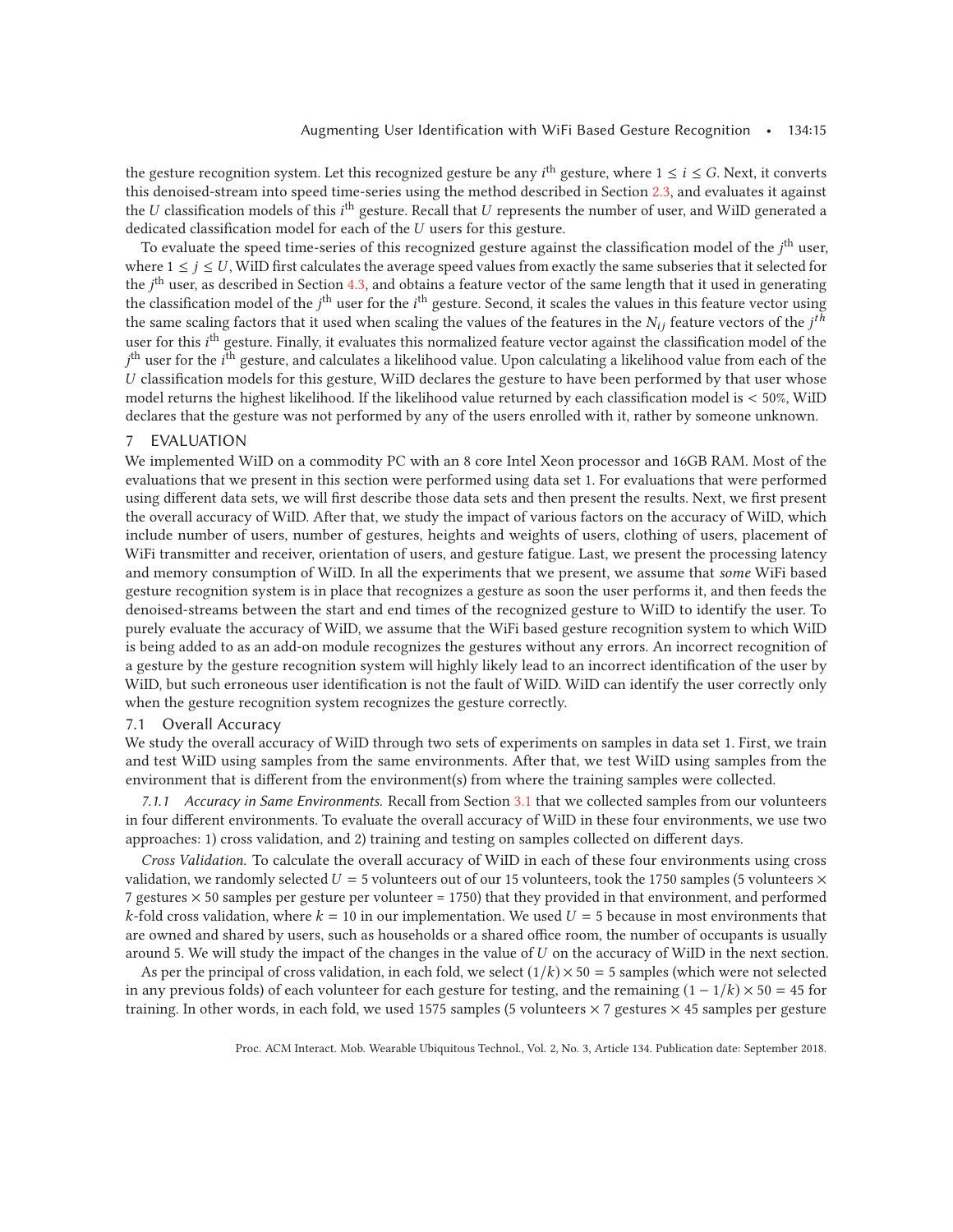per volunteer = 1575) for training, and the remaining 175 for testing. At the end of all k folds, each of the 350 samples (7 gestures  $\times$  50 samples per gesture = 350) of each volunteer has been tested once. We calculate the overall accuracy of WiID for each of the five randomly selected volunteers as the percentage of his/her 350 samples from which WiID correctly identified him/her. Thus, at the end of this 10-fold cross validation, we get 5 accuracy values, one for each volunteer. We repeated this cross validation 500 times, each time with a different set of 5 randomly selected volunteers. This way, we obtained  $5 \times 500 = 2500$  accuracy values for each environment.

Figure 13(a) shows four CDF plots, one for each of the four environments. The CDF plot for each environment is made from the 2500 accuracy values that we obtained for that environment. We observe from this figure that WiID achieves average accuracies of 91.8%, 93.4%, 92.7%, and 93.4% in the lab, office, living room, and bed room environments, respectively. The very similar accuracies in the four environments show that WiID is effective in identifying users irrespective of the environment they are in. We also observe from this figure that the CDF plots in all four environments have sharp slopes, which shows that not only the average accuracy of WiID is

high, the standard deviation in the accuracy values is low, which indicates that WiID is accurate in identifying most users. Note that in evaluating WiID in each environment, the samples that we used for training and testing were collected at various different positions in that environment, and the furniture was randomly moved each day. Consequently, the CDFs in Figure  $13(a)$  show the accuracy of WiID while incorporating the changes in user locations as well as static changes in the environment.

*Training & Testing on Different Days.* The motivation behind evaluating the accuracy of WiID using training and testing samples from different days is that in real-world, the users will not provide training samples on each day WiID is used, rather they will provide training samples only on the first few days when setting up WiID, and then on subsequent days, WiID should be able to identify them at runtime. To calculate the overall accuracy of WiID in each of the four environments using training and testing samples from different days, we randomly chose  $U = 5$  volunteers out of our 15. Recall form Section 3.1.2 that in data set 1, each of the 10

(b) Through training & testing on diff. days Fig. 13. CDFs of WiID's overall accuracy data collection sessions with any given volunteer was conducted on a different day. Let us represent the i<sup>th</sup> session with  $S_i$ , where  $1 \le i \le 10$ . For each value of *i*, we selected the 5 samples of each volunteer for each gesture from data collection session  $S_i$  for testing and the 45 samples of each volunteer for each gesture from the remaining 9 sessions for training. Thus, we had 10 rounds of training and testing corresponding to the 10 values of *i*, where in each round we had 1575 samples (5 volunteers  $\times$  7 gestures  $\times$  45 samples per gesture per volunteer = 1575) for training, and the remaining 175 for testing. At the end of all 10 rounds, each of the 350 samples (7 gestures  $\times$  50 samples per gesture = 350) of each volunteer has been tested once. We calculate accuracy of WiID for each of the five randomly selected volunteers as the percentage of his/her 350 samples from which WiID correctly identified him/her. Consequently, at the end of the 10 rounds, we get 5 accuracy values, one for each volunteer. We repeated this process 500 times, each time with a different set of 5 randomly selected volunteers. This way, we obtained  $5 \times 500 = 2500$  accuracy values for each environment.

Similar to Figure  $13(a)$ , Figure 13(b), shows four CDF plots, one for each of the four environments. The CDF plot for each environment is made from the 2500 accuracy values that we obtained for that environment. We observe from this figure that WiID achieves average accuracies of 91.1%, 92.9%, 92.5%, and 93.1% in the lab, office, living room, and bed room environments, respectively, with sharp slopes of the CDFs. On comparing the CDFs in Figure  $13(b)$  with the CDFs in Figure  $13(a)$ , we observe that the accuracies when training and testing on samples from different days are slightly lower compared to the accuracies calculated through cross validation. This was expected as it is well-known that cross validation usually introduces a small over-estimation error in accuracy.

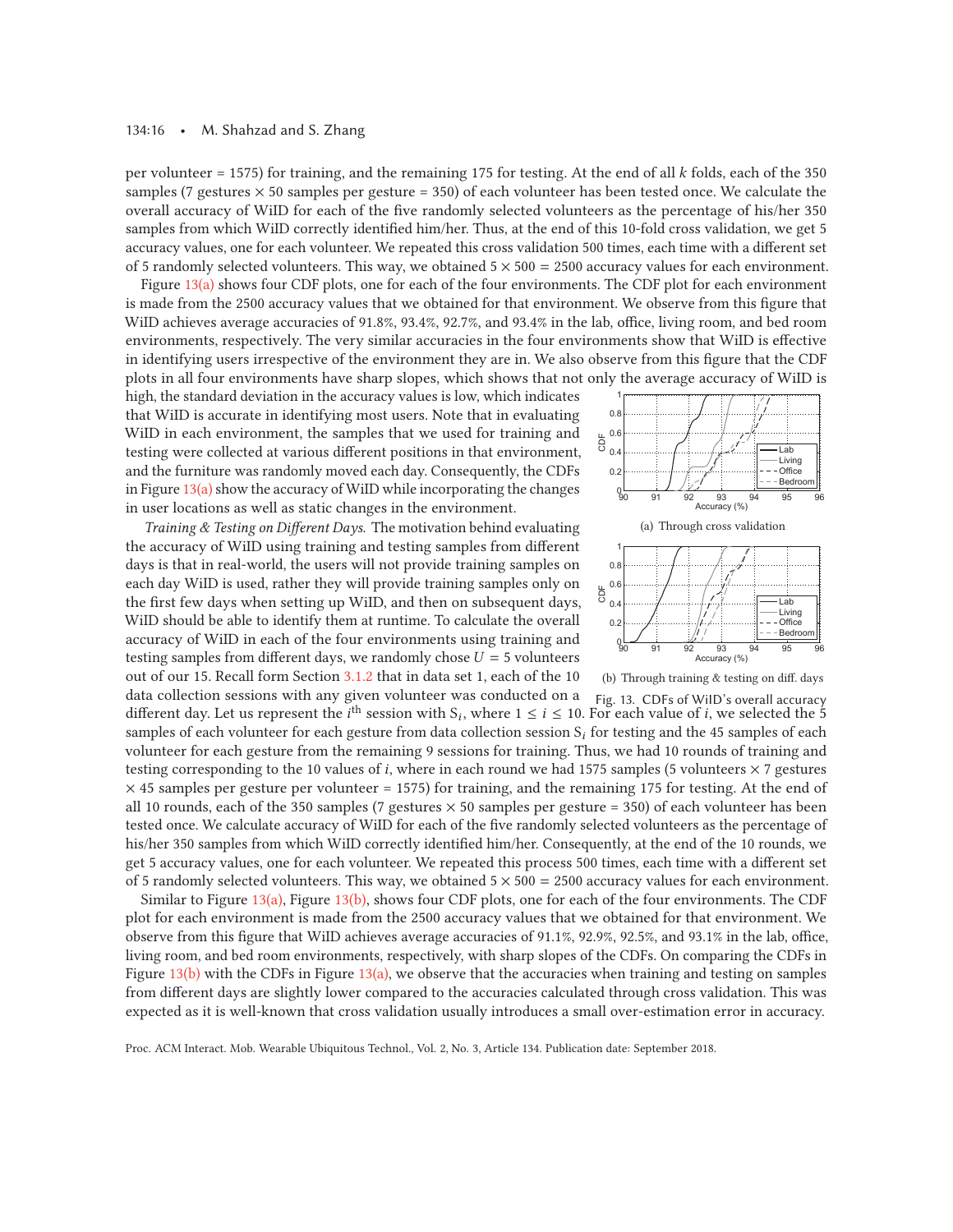*7.1.2 Accuracy across Different Environments.* Next, we study the accuracy of WiID when the training and testing samples are collected from different environments. For this, we use two approaches: 1) training samples from multiple unseen environments, and 2) training samples from a single unseen environment.

*Training Samples from Multiple Unseen Environments.* For this set of experiments, we used gesture samples from three environments for training and the remaining one environment for testing, and repeated this for all 4 possible combinations, where in each combination, we used samples from a different environment for testing. Let  $E_j$  represent any arbitrary environment, where  $1 \leq j \leq 4$  (because we have four environments in our data set 1). In any given combination out of the four combinations, where the samples from environment  $E_i$  are used for testing, we randomly selected  $U = 5$  volunteers out of our 15 volunteers and perform a round of classification where we uses the 1750 samples of the 5 volunteers (5 volunteers  $\times$  7 gestures  $\times$  50 samples per gesture per volunteer = 1750) collected in the the environment  $E_j$  as test samples and 5250 samples of the same 5 volunteers collected in the remaining three environments (3 remaining environments  $\times$  1750 samples per environment = 5250) for training. On completing this round of classification, each of the 350 samples (7 gestures  $\times$  50 samples per gesture = 350) of each of the five volunteers collected in the environment  $E_i$  has been tested once. We calculate accuracy of WiID for each of the five randomly selected volunteers as the percentage of his/her 350 samples from which WiID correctly identified him/her. Consequently, at the end of this round of classification, we get 5 accuracy values, one for each volunteer. We repeated such rounds of classification 500 times, each time with a different set of 5 randomly selected volunteers. This way, we obtained  $5 \times 500 = 2500$  accuracy values for the environment  $E_i$ . We executed the entire process described above for all four values of j and obtained 2500 accuracy values for each environment.

Figure 14 shows four bars, one for each environment, representing the average of the 2500 accuracy values that we obtained for that environment. We observe from this figure that WiID achieves average accuracies of 92.2%, 94.3%, 93.1%, and 95.7% when using the lab (L), office (O), living room (R), and bed room (B) environments, respectively, as test environments. On comparing these average values from the average values obtained from Figures  $13(a)$  and  $13(b)$ , we observe that WiID actually achieved higher accuracy when training samples came from unseen (but multiple) environments compared to when they came from the same environment. This



increase in accuracy is due to two reasons. First, as we used training samples from <sup>Fig.</sup> 14. WilD's accuracy with three environments (albeit different from the test environment) to obtain the results training samples from three unin Figure 14, the number of training samples used in each round of classification seen environments

were over three times more than the number of training samples used in each round of classification when obtaining the results in Figures 13(a) and 13(b). The larger number of training samples led to the development of more robust classification models, which in turn led to higher accuracy. Second, as the receiver was always placed at the height of 6 ft on the wall in each environment, there was always a line of sight path between the volunteer and the receiver. Consequently, the speed time-series of the same gesture from the same volunteer in the samples collected in different environments were quite similar to each other.

*Training Samples from Single Unseen Environment.* For this set of experiments, we used gesture samples from one environment for training and the remaining three for testing, and repeated this for all 4 possible combinations, where in each combination, we used samples from a different environment for training. Let  $E_i$  again represent any arbitrary environment, where  $1 \le j \le 4$ . Different from above, where we used samples collected in environment  $E_j$ for testing, here we will use samples collected in  $E_i$  for training. More specifically, in any given combination out of the four combinations, where the samples from environment  $E_i$  are used for training, we randomly selected  $U = 5$ volunteers out of our 15 and performed a round of classification, where we use the 1750 samples of the 5 volunteers (5 volunteers  $\times$  7 gestures  $\times$  50 samples per gesture per volunteer = 1750) collected in the environment  $E_i$  as training samples and 5250 samples of these 5 users collected in the remaining three environments (3 remaining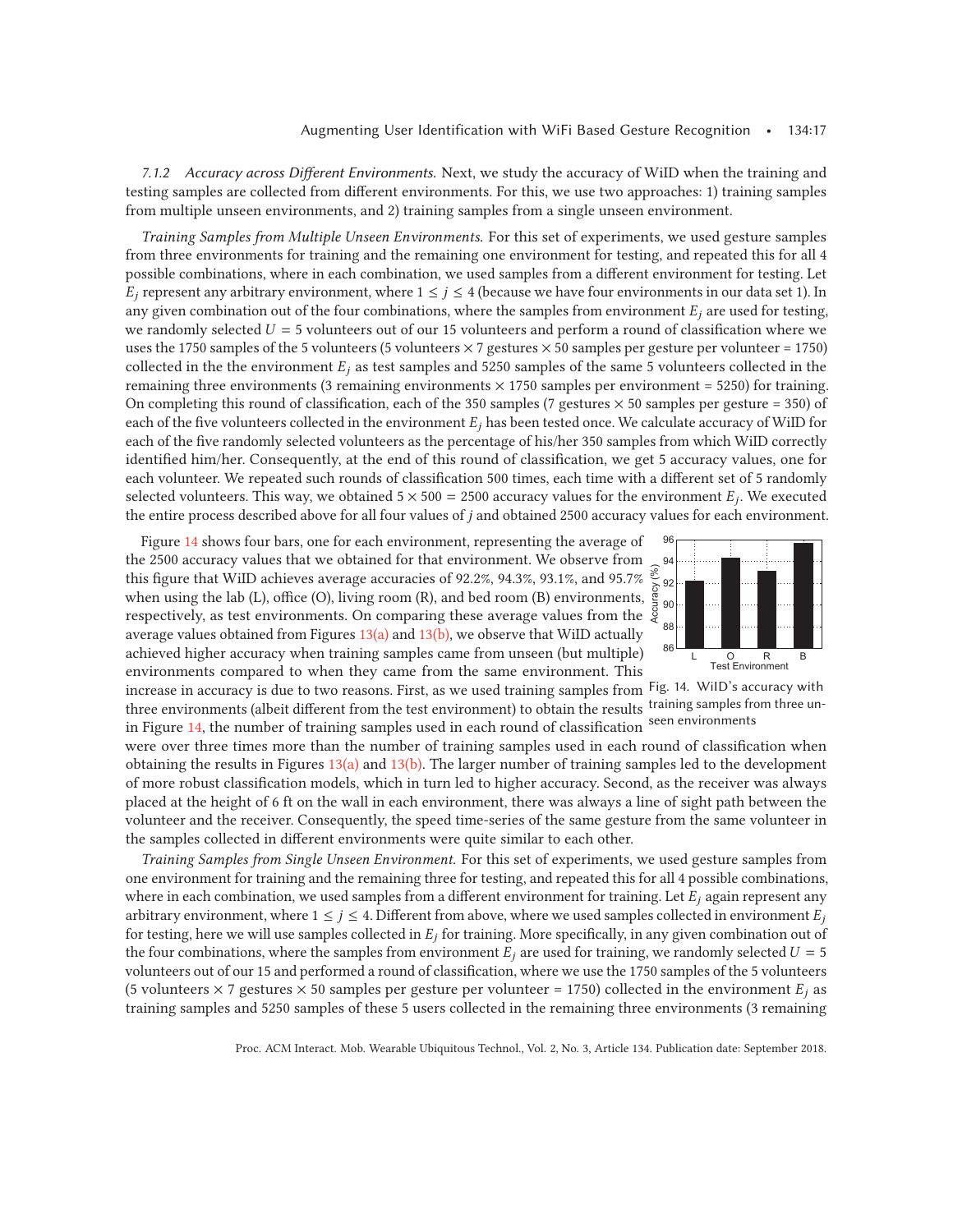#### 134:18 • M. Shahzad and S. Zhang

environments  $\times$  1750 samples per environment = 5250) for testing. On completing this round of classification, each of the 350 samples of each of the five volunteers collected in each of the three test environments has been tested once. We calculate the accuracy of WiID for each of the five volunteers in each test environment as the percentage of his/her 350 samples collected in that environment from which WiID correctly identified him/her. Thus, at the end of this classification round, we get 5 accuracy values (one per volunteer) for each of the three environments. We repeated the classification rounds 500 times, each time with a different set of 5 randomly selected volunteers. This way, we obtained  $5 \times 500 = 2500$  accuracy values for each of the three test environments. We repeated the entire process described above three more times, each time using a different environment as the training environment. As each environment is used as training environment in one combination and test environment in the remaining three, we obtained  $2500 \times 3 = 7500$  accuracy values for each environment.

Figure 15 shows four sets of four bars, one set per combination, where in each set, the bar corresponding to the environment that was used as the training environment is actually missing because the samples of the environment used for training were not used for testing. Each bar corresponding to any given environment in any  $\frac{3}{5}$ given set of bars plots the average of the 2500 accuracy values obtained for that environment in the experiment from which the given set of bars was generated. We observe from this figure that when training samples were used from living room, bedroom, or office environments, the accuracy for the remaining environments was comparable to the accuracy values that we have being seeing until now. This



is because there were very few background movements outside the office, living Fig. 15. WiID's accuracy with room, and bedroom environments when collecting gesture samples, as described training samples from one unin Section 3.1.1. However, when we used samples from the lab environment for seen environments

training, the accuracy on the samples from the remaining three environments was relatively low, primarily because the lab environment was noisy compared to the remaining three. Based on these observations, we recommend that when collecting training samples at the time of setting up WiID, the users should select those times to provide training samples when the background movements are minimal.

# 7.2 Impact of the Number of Users

To study the impact of the number of users between which WiID should distinguish, we repeated the same experiments as described in Section 7.1.1 for eight different values of U, ranging from 3 to 10. Figure 16 shows eight sets of 4 bars, one bar for each environment. Each set of 4 bars corresponds to one value of  $U$  in the range [3,10]. Each bar in this figure corresponding to any value of U in any environment is the average of the  $U \times 500$ accuracy values for that environment (just like in Section 7.1.1, where we used  $U = 5$  and obtained  $5 \times 500 = 2500$ accuracy values for each environment). As we can expect, the average accuracy of WiID reduces with the increase in the number of users between which it has to distinguish because with the increase in the number of users, as the number of classes increase (each user represents one class), the probability of confusion among the users increases. Nonetheless, we observe that the average accuracy of WiID is still above 90% for up to 7 users. Seven is a large enough number for most households and other shared spaces where multiple users may own and interact with shared smart devices. Even for 8, 9, and 10 users, the average accuracy of WiID is above 85%.

# 7.3 Impact of the Number of Gestures

To study the impact of the number of gestures, we repeated the same set of experiments as described in Section 7.1.1, this time keeping the value of the number of users U fixed at 5 and increasing the number of gestures  $G$  from 1 to 7. Figure 17 shows 7 sets of bars, one for each value of G, in the living room environment. We do not show figures for the remaining three environments due to space limitation. The observations we made from them are the same as those that we describe next. Each set of bars in Figure  $17$  contains  $G + 1$  bars. In each set, the left most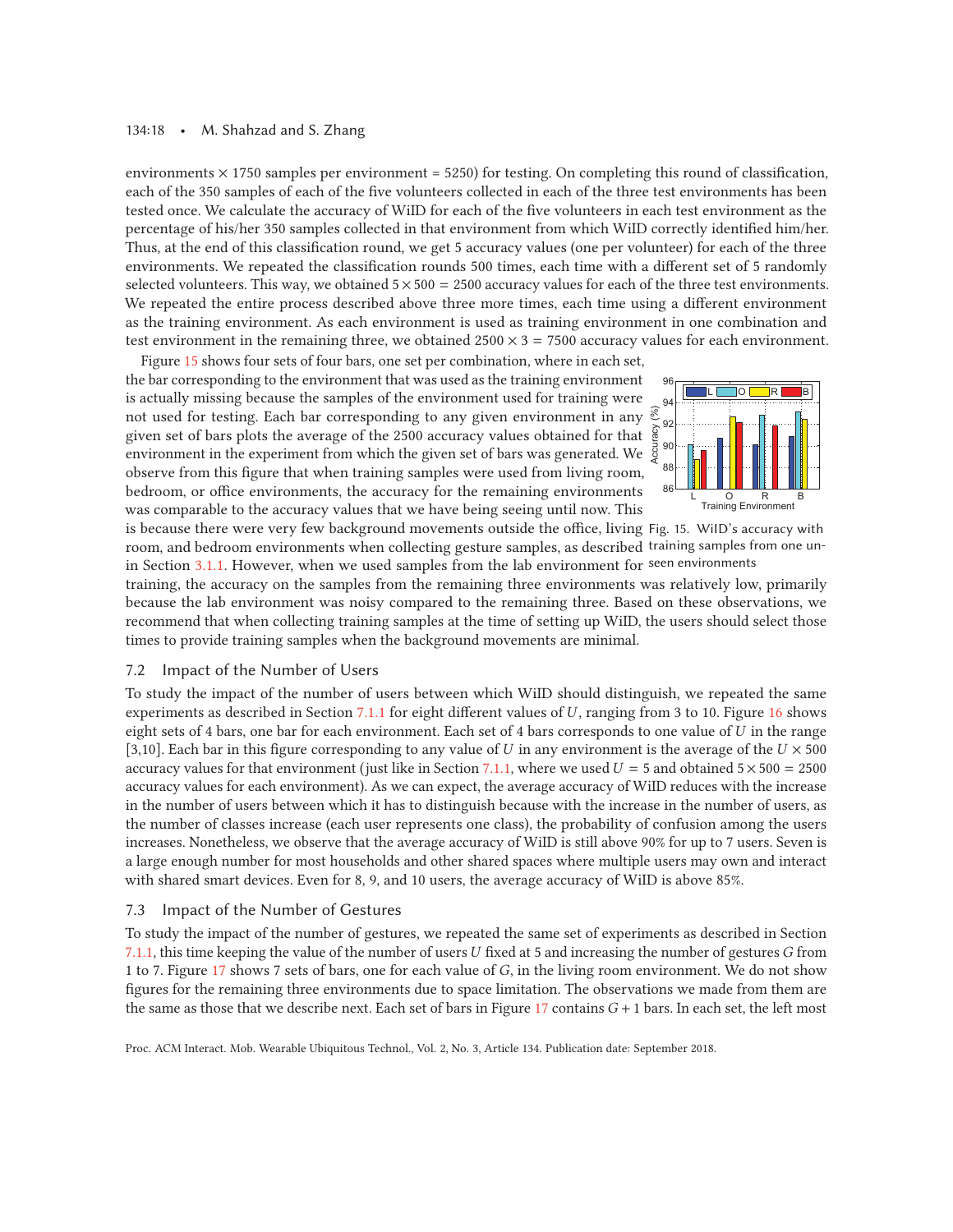

Fig. 16. Impact of the number of users on WiID's accuracy Fig. 17. Impact of number of gestures on WiID's accuracy

bar represents the average accuracy of WiID in identifying the users across all gestures and all U users, whereas each of the remaining G bars represent the accuracy of WiID in identifying users from one specific gesture. We observe from this figure that the average accuracy of WiID in identifying users stays largely unaffected by the number of gestures. This happens because recognizing the gesture is not the responsibility of WiID but of the gesture recognition system that is being augmented with WiID. WiID's responsibility is to identify the individual performing the gesture once it is provided with the correctly recognized gesture. Consequently, as far as the accuracy of WiID is concerned, it does not get significantly affected by the number of different gestures being recognized by the gesture recognition system.

# 7.4 Impact of User Heights and Weights

The motivation behind studying the impact of user heights and weights on the accuracy of WiID is to see whether WiID's accuracy is impacted by any physiological properties of human body. Figures  $18(a)$  and  $18(b)$  plot the accuracies of WiID for users sorted with respect to their heights and weights, respectively. Each bar in the two figures for a user with any given height/weight shows the average of 500 accuracy values calculated for that user in the lab environment. More specifically, we randomly picked  $U = 5$  volunteers from our dataset, performed 10 fold cross validation on their samples, as explained in Section 7.1.1, and obtained an accuracy value for each volunteer from this experiment. We repeated this experiment 1500 times, each time selecting a different set of 5 volunteers such that each volunteer was selected in exactly 500 runs of the experiment out of the 1500 runs.

We observe from these two figures that their is no apparent trend in WiID's accuracy with changes in volunteers' heights and weights. This shows that the physiology of the user does not have any significant impact on the accuracy of WiID. We made the same observation from the data collected in the office, bedroom, and living room environments. Due to space limitation, we do not show the figures for those three environments here.

Figures  $19(a)$  and  $19(b)$  show the confusion matrices where the volunteers are arranged in the ascending orders of their heights and weights. The misclassifications have been enhanced (*i.e.*, intentionally darkened) in these figures to make any trends standout. However, we do not observe any such trends from these figures that would indicate that WiID confuses users that have similar heights and/or weights. Thus, we can conclude that the classification errors that WiID incurs are only statistical in nature and are randomly distributed. WiID's accuracy is independent of the physiology of the users.



Fig. 18. Impact of users' heights and weights on WiID's accuracy

Fig. 19. Confusion matrices of WiID with respect to users' heights and weights

Proc. ACM Interact. Mob. Wearable Ubiquitous Technol., Vol. 2, No. 3, Article 134. Publication date: September 2018.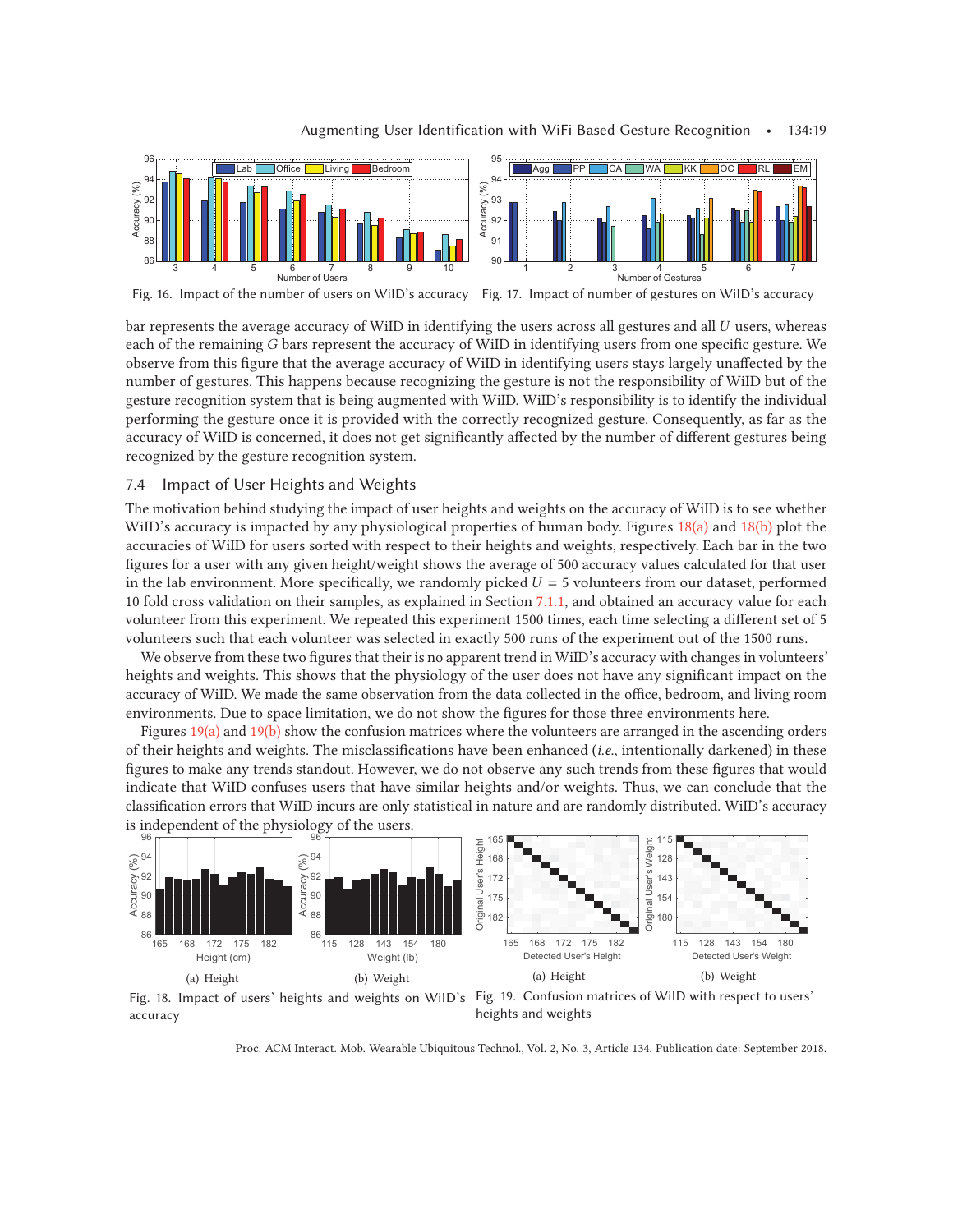#### 134:20 • M. Shahzad and S. Zhang

#### 7.5 Impact of Clothing

To study how clothing may impact the accuracy of WiID in identifying users, we did 3 more data collection sessions with five of our volunteers in the living room environment. In each of the three sessions with any volunteer, we asked the volunteer to wear a different number of layers of clothes and provide 10 samples for each of the 7 gestures. In the first session, the volunteers wore only a single layer of clothes, mostly a shirt; in the second session, the volunteers wore another layer of winter clothes, such as sweaters or blazers; and in the third, the volunteers wore heavy winter clothes, such as multiple layers of sweaters as well as gloves and neck scarves.

Using this data, we first trained WiID using the samples collected in the first session, and then evaluated the samples collected in the second and the third sessions. Figure  $20(a)$  plots five pairs of bars, one pair for each volunteer. The left bar in the pair for any given volunteer shows the percentage of samples of that volunteer collected in session 2 from which WiID identified him/her correctly. Similarly, the right bar represents the percentage of samples of that volunteer collected in session 3 from which WiID identified him/her correctly. We observe from this figure that the accuracy of WiID in session 2 is the same as the average accuracies of WiID reported in Section 7.1.1. This shows that light winter clothing does not impact the accuracy of WiID. However, we observe that with very heavy winter clothing, the accuracy of WiID drops by an average of about 11%. This shows that heavy winter clothing makes people loose their usual behavior. Fortunately, the shared environments where WiID is required are indoor environments, and most smart environments these days are temperature controlled. Consequently, the users do not wear heavy winter clothing in such smart environments, and this degradation of performance of WiID with heavy winter clothing will not impact WiID in most real-world settings.

We also studied whether users even have a consistent behavior if both training and testing was done using the samples collected in the third scenario. Figure 20(b) plots the average 10-fold cross validation accuracy for each of the 5 volunteers where the training and testing was done on the samples collected in the third session. We observe that the accuracy is about 7% lower compared to the accuracies reported in Section 7.1.1. This shows that with heavy winter clothing, it just becomes difficult for users to have a consistent behavior across samples.





Fig. 20. Impact of clothing on the accuracy of WiID

### 7.6 Impact of the Placement of WiFi Transmitter and Receiver

In this section, we study the impact of the placement of WiFi transmitter and receiver on the accuracy of WiID. Recall from Section 3.1 that when collecting samples for data set 1 in the lab environment, both WiFi transmitter and WiFi receiver were placed inside the lab (positions 1 and 2 respectively), as shown in the Figure 5(a). To study the impact of the placement of the WiFi transmitter and/or the WiFi receiver outside the room, we performed two new rounds of data collection. For this evaluation, we chose the lab environment as it presents the most challenging environment for WiID among the four environments as seen in Section 7.1. In the two new rounds of data collection, we collected samples for three gestures (PP, CA, and EM) from 5 volunteers (three males and two females). These 5 volunteers were a subset of the volunteers that provided us samples for data set 1. In the first round of data collection, we kept the WiFi receiver at position 2 and placed the transmitter outside the lab across the hallway at position 3, as shown in Figure 5(a), and performed three data collection sessions with each volunteer, where the successive sessions were separated by at least four hours. In each data collection session with any given volunteer, we collected 5 samples of each of the three gestures from that volunteer. This way, we collected 225 samples in this round of data collection (5 volunteers  $\times$  3 gestures  $\times$  3 sessions  $\times$  5 samples per

Proc. ACM Interact. Mob. Wearable Ubiquitous Technol., Vol. 2, No. 3, Article 134. Publication date: September 2018.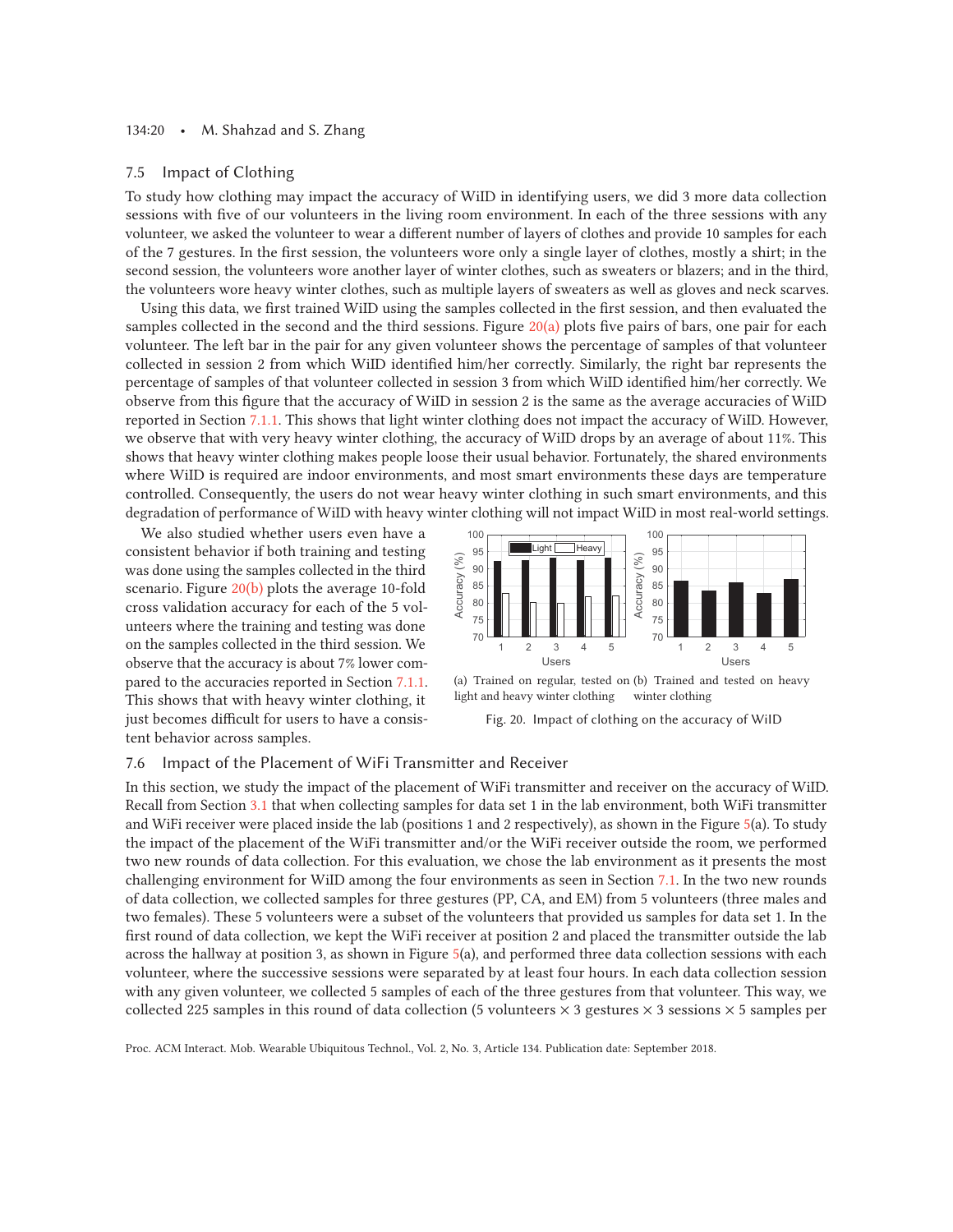volunteer per gesture per session = 225). In the second round of data collection, we placed both the transmitter and the receiver outside the lab: transmitter across the hallway at position 3 and receiver across the sitting area at position 4, as shown in Figure 5(a), and collected another 225 samples. In this round, we ensured that there were no people moving in the sitting area. In the third round of data collection, we kept both the transmitter and the receiver at positions 3 and 4, respectively, and collected another 225 samples, this time with people moving in the sitting area.

Recall that for each of our 5 volunteers and for each of the three gestures (PP, CA, and EM), in our data set 1, we have 50 samples per gesture collected in the lab environment. Thus, we use these  $5 \times 50 \times 3 = 750$ samples from data set 1 for training and the three sets of the 225 samples collected in the three rounds of data

collection described above for testing. Figure 21 shows three bars, where each bar represents the percentage of the 225 samples collected in the data collection round corresponding to that bar from which WiID identified the users correctly. WiID's accuracy for rounds 1, 2, and 3 turned out to be 90.7%, 88.4%, and 80.4%, respectively. Recall from Figure 13(b) that WiID achieved 91.1% accuracy when the transmitter and receiver were both places in the same room. The accuracy of 90.7% for the data collected in the first round in this section shows that placing the transmitter outside does not have any notable impact on the accuracy of WiID compared to when both transmitter and receiver are inside the lab. The reason being that it is the signal



that reflects from the user and arrives at the receiver that is important, and the Fig. 21. Impact of the placeplacement of the transmitter outside the lab did not affect the path of the signal ment of WiFi transmitter and from the user to the receiver (as long as the transmitter is not so far away that its receiver on WiID's accuracy

signal becomes very weak by the time is arrives at the receiver). The accuracy of 88.4% for the data collected in the second round shows that even though the line of sight between the volunteers and the receiver is lost, the drop in accuracy is not significant (only 2.7%) because due to the lack of the movements of other people in the vicinity, the receiver is still able to capture the signal reflected from the user propagating through the drywall. However, when other people were present and moving in the sitting area, the accuracy of WiID dropped by 10.7%, as shown by the accuracy of 80.4% for the data collected in the third round. This large drop occurs because the weak signal reflected from the user inside the lab drowned under the more powerful signals reflected from the people moving in the sitting area. Recall that the movements of the people in the same sitting area did not have a significant impact when the receiver was placed inside the lab, as shown by the 91.1% accuracy in Figure 13(b). We conclude that while WiID achieves acceptable accuracy if the receiver is placed in an adjacent room and that adjacent room does not have significant movements while a user performs predefined gestures, we recommend that to achieve the best performance with WiID (1) the receiver should be in the same room where gesture recognition and user identification is desired, and (2) there should be a line of sight between the user and the receiver.

# 7.7 Impact of User Orientation

Recall from Section 3.1.4 that even though our volunteers changed their positions across session, they always faced towards the WiFi receiver when providing gesture samples. Thus, their orientations with respect to the receiver always stayed the same. In this section, we study how changes in the orientations of users impact the accuracy of WiID. For this, we performed another round of data collection. Again, we chose the lab environment for the same reasons as mentioned in Section 7.6 and collected gesture samples for the same three gestures (PP, CA, and EM) from the same 5 volunteers as in Section 7.6. For this round of data collection, we kept both WiFi transmitter and receiver inside the room at positions 1 and 2, respectively, and performed three data collection sessions with each volunteer, where the successive sessions were separated by at least four hours. In each data collection session with any given volunteer, we asked the volunteer to stand at a fixed location in front of the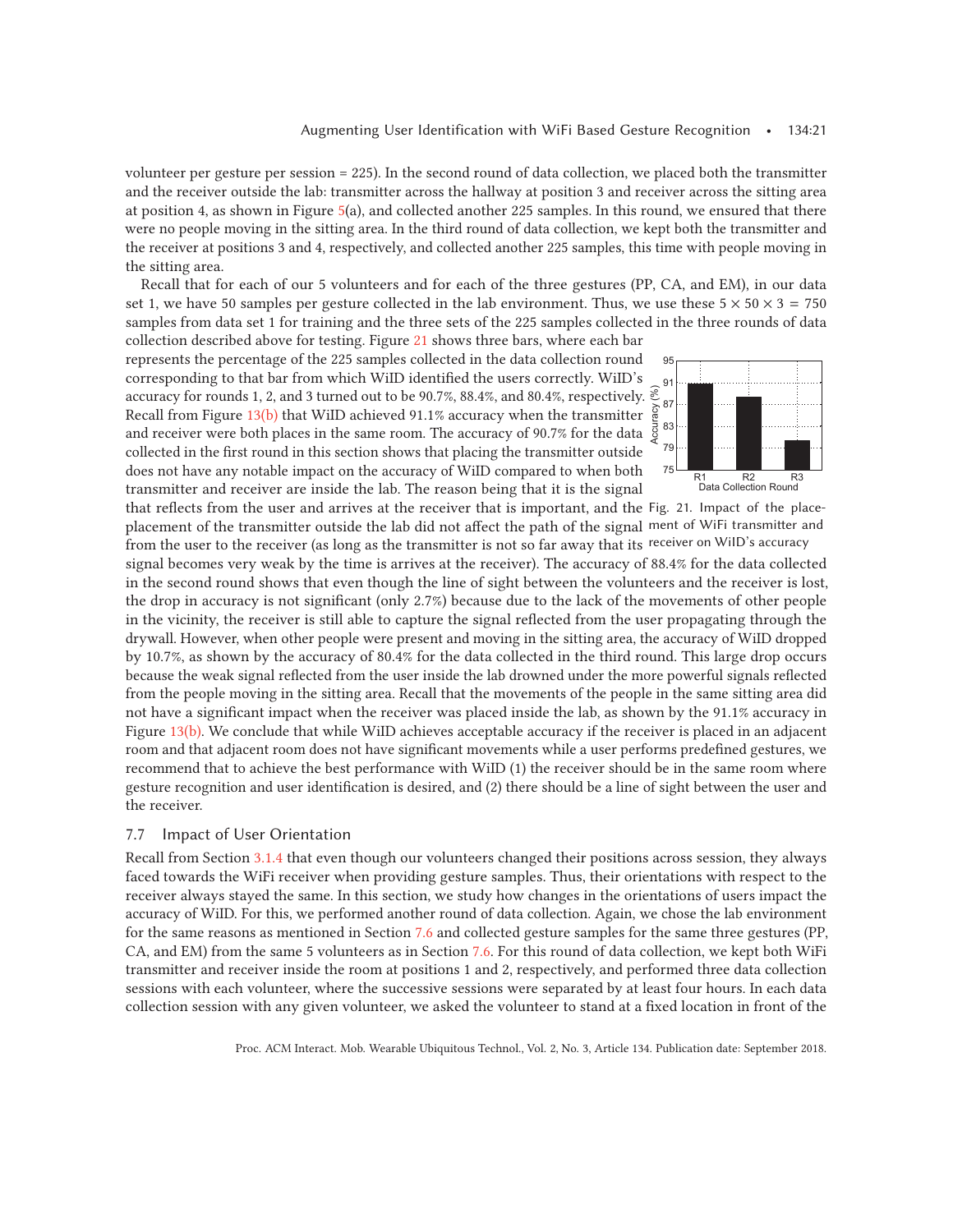#### 134:22 • M. Shahzad and S. Zhang

WiFi receiver at the position marked with star in Figure 5(a) and provide 5 samples of each of the three gestures while randomly changing his/her orientation before each sample. The motivation behind keeping the position fixed was so that we can purely evaluate the impact of changes in orientation. This way, we collected 225 samples in this round of data collection (5 volunteers  $\times$  3 gestures  $\times$  3 sessions  $\times$  5 samples = 225).

We use the 50 samples per gesture (collected in the lab environment) in our data set 1 for each of the 3 gestures from each of our 5 volunteers for training and the 225 samples collected in the round of data collection described just above for testing. WiID correctly identified users from 176 out of these 225 samples, achieving an accuracy of 78.2%, which is 12.9% lower compared to the 91.1% accuracy seen in Figure 13(b) that it achieved when volunteers did not change their orientations. This significant drop in accuracy occurred because when the orientation of a user changes, the speed time-series gets impacted, and WiID is unable to identify a user correctly anymore.

To overcome this problem, we used the translation function proposed by WiAG [33] which translates any given gesture sample obtained in any given orientation to any desired orientation. WiAG essentially makes WiFi based gesture recognition systems agnostic to user orientation and position. We augmented the translation function of WiAG with WiID, *i.e.*, before evaluating any gesture sample, we first apply the translation function to automatically rotate the gesture sample such that the rotated gesture sample is comprised of the same CSI values as the CSI values that would result from the user performing that gesture while facing towards the receiver, and then used WiID to identify the user from this automatically rotated sample. With the use of this translation function, WiID correctly identified users from 203 out of these 225 samples, achieving an accuracy of 90.2%, which is very close to the 91.1% accuracy seen in Figure  $13(b)$ . Thus, by augmenting the translation function of WiAG with WiID, WiID becomes fairly agnostic to user orientation.

# 7.8 Impact of Gesture Fatigue

Recall from Section 3.1 that to avoid gesture fatigue, in each data collection session with any volunteer, we collected only 5 samples of each gestures. In this section, we study how gesture fatigue impacts the accuracy of WiID. For this, we performed another round of data collection. Again, we chose the lab environment for the same reasons as mentioned in Section 7.6 and collected gesture samples from same 5 volunteers as in Section 7.6, but this time only for a single gesture CA. We did not collect samples for all seven gestures because with the CA gesture, the user would get just as much fatigued as with any other gesture. For this round of data collection, we again kept both WiFi transmitter and receiver inside the room, as shown in Figure 5(a), and performed three data collection sessions with each volunteer, where the successive sessions were separated by at least four hours. On day i, where  $1 \le i \le 5$ , during each data collection session with each volunteer, we asked the volunteer to perform the gesture  $5 \times i$  times, taking a pause of about 10 seconds between successive samples. This way, on day 1, in each of the three sessions, each volunteer performed the gesture 5 times. Similarly, on days 2, 3, 4, and 5, each volunteer performed the gesture 10, 15, 20, and 25 times, respectively, in each session. Consequently, we obtained 75*i* samples on the *i*th day (5 volunteers  $\times$  3 sessions  $\times$  5*i* samples per session per volunteer = 75*i*).

Recall that for each of our 5 volunteers, in data set 1, we have 50 samples of the CA gesture collected in the lab environment. We used these  $5 \times 50 = 250$  samples from data set 1 for training and the 75*i* samples on the *i*<sup>th</sup> day for testing, where  $1 \le i \le 5$ . Figure 22 plots the average accuracy of WiID on samples  $\#$  *j* across all sessions, where  $1 \leq j \leq 25$ . For example, the average accuracy corresponding to sample # 2 in Figure 22 is calculated by evaluating the second sample in each of the three sessions on each of the five days (5 days  $\times$  3 sessions  $\times$ 5 volunteers = 75 samples) and calculating the percentage of these 75 samples that WiID correctly recognized. Similarly, the average accuracy



Fig. 22. Impact of gesture fatigue on WiID's accuracy

corresponding to sample # 7 in Figure 22 is calculated by evaluating the seventh sample in each of the three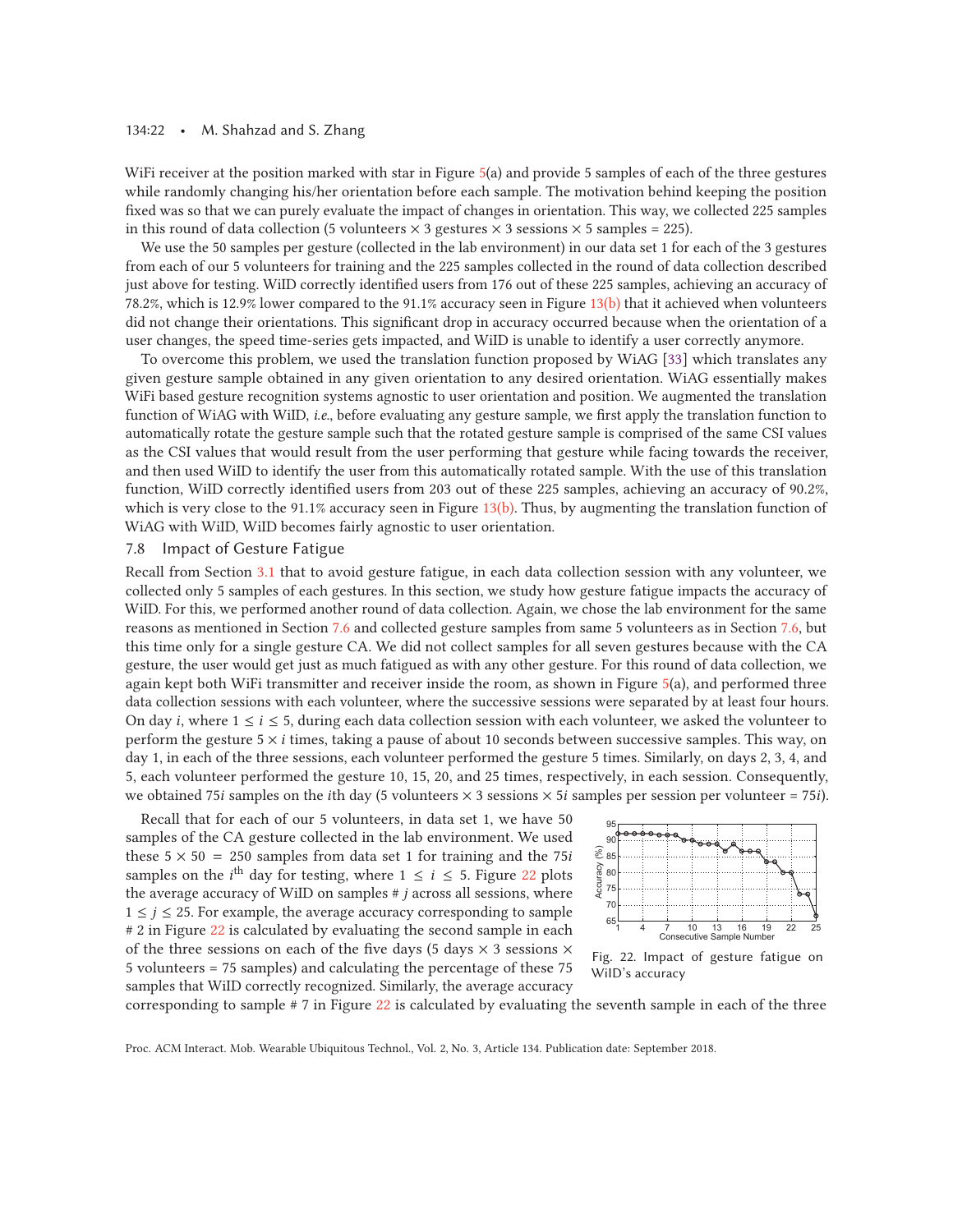sessions on days 2, 3, 4, and 5 (recall that on day 1, each session only had 5 samples, so there is no sample # 7 in any of the three sessions on day 1; 4 days  $\times$  3 sessions  $\times$  5 volunteers = 60 samples) and calculating the percentage of these 60 samples that WiID correctly recognized. We observe from this figure that up until about 8<sup>th</sup> consecutive performance of the gesture, the users do not experience significant gesture fatigue, and WiID achieved an accuracy above 90%. Beyond 8 performances, the accuracy starts to drop gradually, and the rate of drop becomes more pronounced after about 17 performances of the gesture. In real world, the user would hardly ever have to perform the same gesture more than 8 times consecutively over a short time span. If an application requires a user to perform a gesture even more frequently, then WiFi based gesture recognition and user identification is not a user friendly choice, and an alternative modality of user input should be considered.

## 7.9 Processing Latency and Memory Consumption

Next, we present the processing latency and memory consumption of our implementation of WiID on three different computers. We name these three computers  $C_1$ ,  $C_2$ , and  $C_3$ , where  $C_1$  is equipped with Intel Xeon E5-1620 v3 processor and 16GB RAM,  $C_2$  is equipped with Intel i7-6700 processor and 8GB RAM, and  $C_3$  is equipped with Intel i5-4300 processor and 4GB RAM. To generate a classification model of each user for any given gesture using 50 training samples, our implementation of WiID took an average of 13.1, 14.2, and 17.2 seconds on  $C_1$ ,  $C_2$ , and  $C_3$ , respectively. While these execution times may seem long, these are practically not problematic because generation of classification models is a one time cost incurred at the time of setting up WiID, and does not impact WiID's runtime performance. When identifying a user from a given gesture sample, our implementation of WiID took an average of only 43.3, 47.1, and 59.2 milliseconds on  $C_1$ ,  $C_2$ , and  $C_3$ , respectively, to evaluate the sample against the classification model of each user for that gesture. In other words, after the gesture recognition system recognizes a gesture sample, WiID takes approximately just  $U \times 59.2$  milliseconds on our least powerful computer to identify the user from that gesture. Recall that U represents the number of users that WiID has to distinguish between. Thus, even when  $U = 10$ , which is already too large a value of U for most real world settings, WiID takes just a little over half a second to identify a user on our least powerful computer. This shows that WiID is amenable for use in realtime. The reason behind only a small increase in the processing times when going from  $C_1$  to  $C_2$  to  $C_3$  is that our implementation of WiID utilizes only a single core of any given CPU and has not been optimized to benefit from multiple cores available on most modern processors. We also recorded the memory consumed by our implementation. When generating classification models, our implementation used an average of 1683MB, 1627MB, and 1611MB on  $C_1$ ,  $C_2$ , and  $C_3$ , respectively. The maximum memory consumption on each of these computers stayed under 2GB. The memory consumption when evaluating a test sample against classification models was an order of magnitude smaller. This memory requirement is easily met on commodity computers these days.

### 8 DISCUSSION AND LIMITATIONS

*Compatibility Requirements.* To be compatible with a WiFi based gesture recognition system, WiID requires three things from it, as indicated by the three arrows going from the gray boxes to the green boxes in Figure 1. These three things include: 1) the name of the recognized gesture, 2) the denoised CSI values constituting the training samples, and 3) the denoised CSI values constituting the detected gesture. For the first of the three requirements, any WiFi based gesture recognition system always outputs the name of the recognized gesture (or an appropriate identifier assigned to the gesture) as that is the primary task of any gesture recognition system. Consequently, in terms of this requirement # 1, WiID is compatible with any WiFi based gesture recognition system. For the second of the three requirements, there are two scenarios where WiID may not be compatible with a given WiFi based gesture recognition system. The first scenario is where the gesture recognition system does not use CSI values, rather uses some other wireless channel metrics such as RSS, as in the case of WiGest [10]. The second scenario is where the gesture recognition system does not use training samples at all. Please note that currently, all existing WiFi based gesture recognition systems do require training samples for the gestures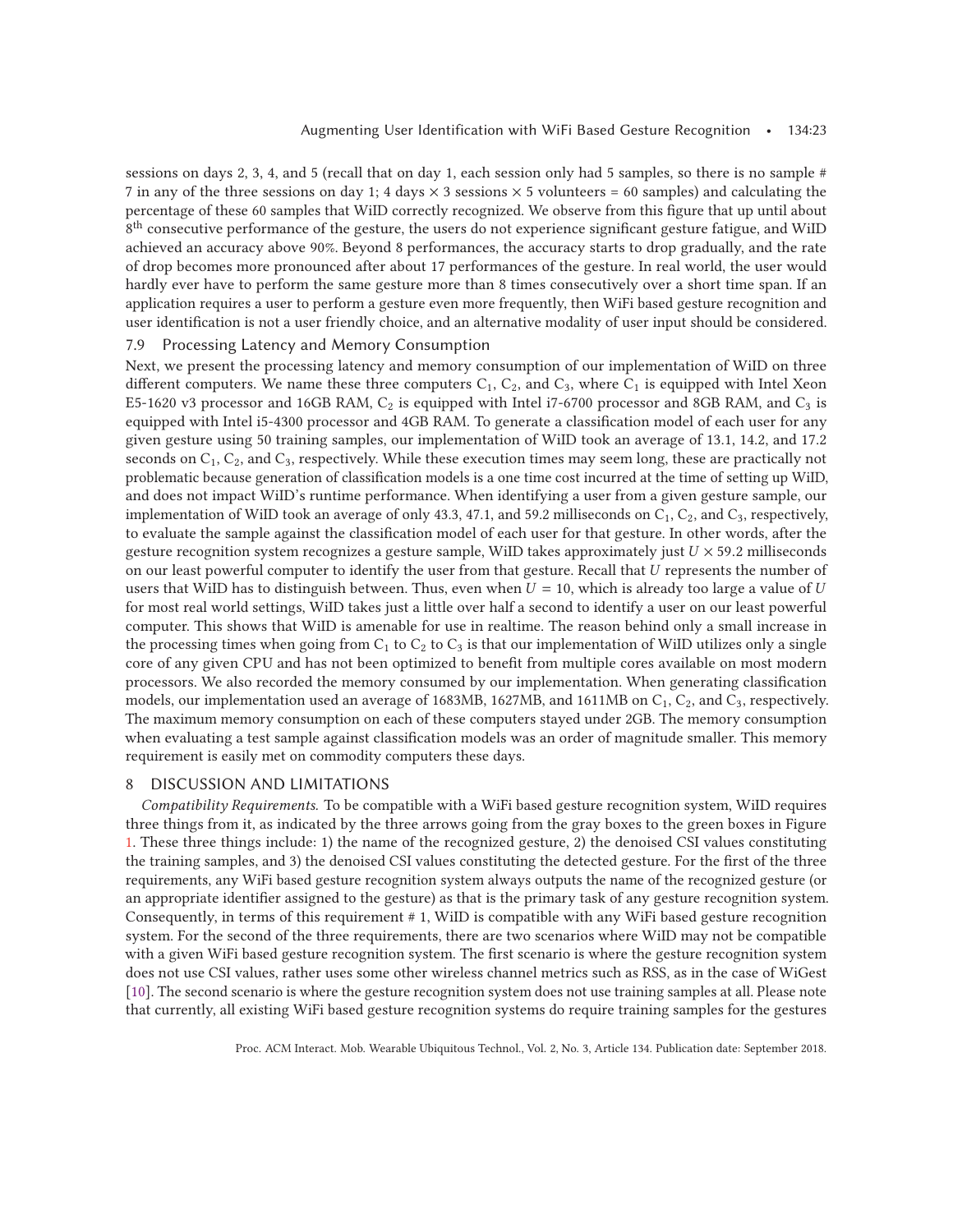#### 134:24 • M. Shahzad and S. Zhang

that they have to recognize. For the third of the three requirements, just like for the second requirement, WiID may not be compatible with a given WiFi based gesture recognition system if the gesture recognition system does not use CSI values, rather uses some other metrics.

*Implementation Optimization.* Our implementation of WiID that we have used in this paper was only a proof of concept implementation to evaluate the accuracy of WiID in various scenarios, and was not a production quality implementation. For a production quality implementation, there is a significant room for improvement by parallelizing the executions of the various modules of WiID and benefitting from the multiple cores available on most CPUs these days. As an example of the possible improvements, when generating a classification model, the SVDE classification algorithm performs several independent iterations, which if performed in parallel, can speed up the execution of WiID by a factor of up to the number of parallelly executing streams. Similarly, when evaluating an unknown sample against the classification models of all users, if multiple cores are utilized to evaluate the test sample against multiple enrolled users in parallel, WiID's (already small) user identification time can also be cut by a factor of up to the number of parallelly executing streams.

*Simultaneous and Background Movements.* Currently, WiID assumes that at any given time, only a single user performs a predefined gesture. WiID further assumes that while a user performs a predefined gesture, there are no background movements inside the same room as the user. If multiple users perform predefined gestures simultaneously or if there are background movements inside the same room, WiID cannot identify the users from the gestures. WiID's accuracy, however, is not impacted significantly by the movements of people outside the room as demonstrated by our evaluations on the samples collected in the lab environment where there were a lot of routine background movements of people outside the lab. The authors of WiSee [26] made a preliminary effort towards eliminating the impact of such background movements. In future, we plan to extend the approach presented in [26] and augment WiID with it to enable user identification from gestures in the presence of background movements.

*WiFi Receiver Placement.* As discussed in Section 7.6, while WiID achieves acceptable accuracy if the receiver is placed in an adjacent room and that adjacent room does not have significant movements while a user performs predefined gestures, we recommend that to achieve the best performance with WiID, (1) the receiver should be placed in the same room where gesture recognition and user identification is desired, and (2) there should be a line of sight between the user and the receiver. Requiring the WiFi receiver to be in the same room where gesture recognition and user identification is desired is not an unrealistic requirement due to two reasons. First, solutions (such as Google WiFi Mesh [5]) that place multiple access points in different locations inside a house/office are already being used commercially. Second, WiFi receivers have become incredibly cheap, due to which, one can place a simple WiFi receiver in the environment where gesture recognition and user identification is desired at very little cost. The line of sight between the user and receiver is also not a problem when the receiver is placed higher on a wall in the room where gesture recognition and user identification is desired. Nonetheless, we acknowledge that WiID does require LoS for good and stable accuracy and more research is needed to enable user identification through gestures in non line of sight settings where the background movements are pronounced.

*Hard Access Control.* Recall from Section 1.1 that one of the application scenarios that we mentioned for WiID was soft access control, such as the gestures from a child in a home not being allowed to turn on the TV at the restricted times of the day. While WiID is suitable for such soft access control scenarios, due to the non-zero error rate of WiID, it is not suitable for hard access control scenarios, such as allowing access to a vault in a bank, unlocking a drawer in an office containing sensitive documents, or logging into an administrative account.

# 9 RELATED WORK

To the best of our knowledge, none of the prior WiFi based gesture recognition systems can identify which user performed the gesture. Next, we give a brief overview of the prior work on wireless signals (including WiFi) based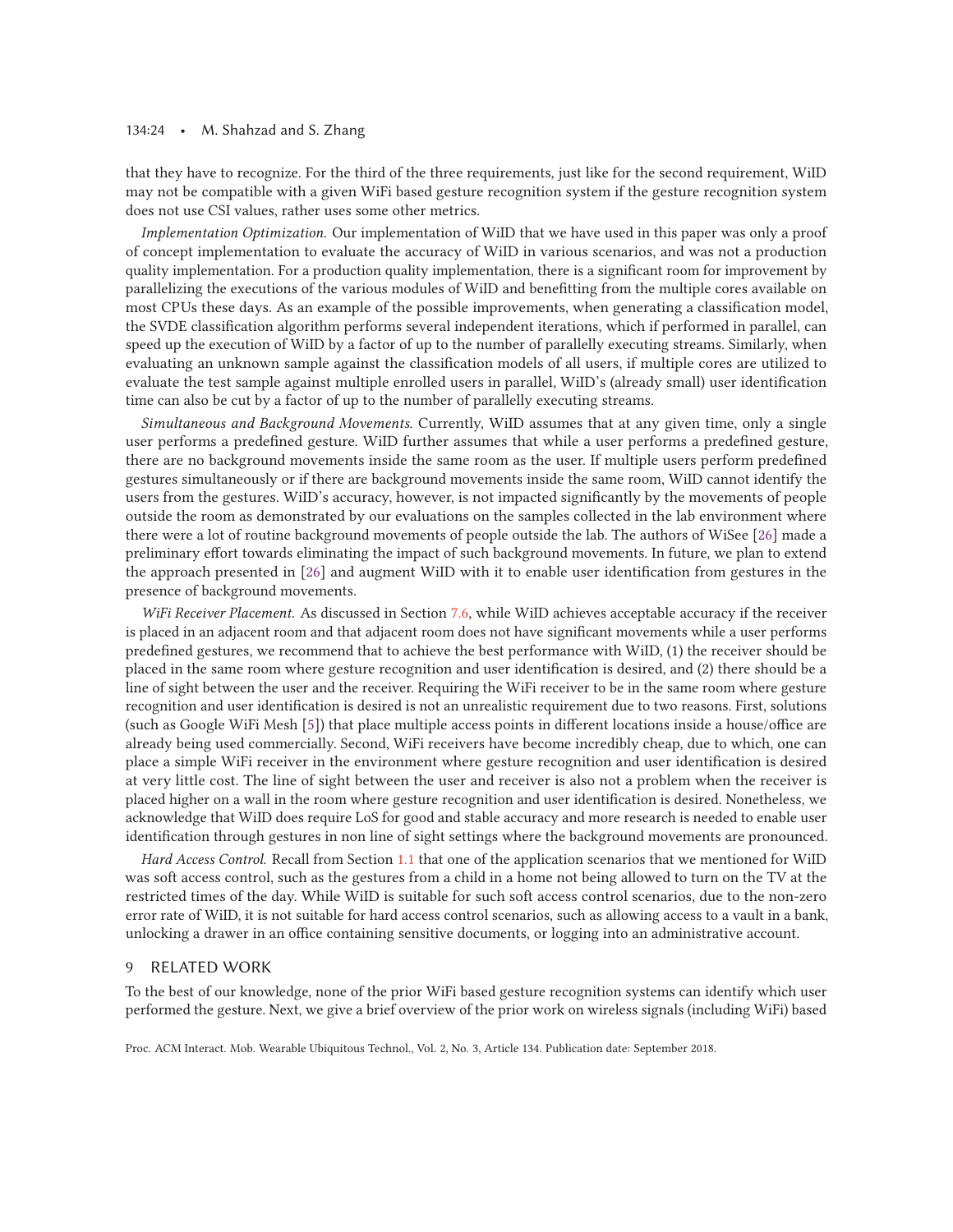gesture and activity recognition systems. Note that researchers have proposed several other wireless signal based human sensing systems with objectives such as measuring heart and breathing rates [12], tracking direction of motion of humans behind an obstacle [11], and estimating the number of people in a crowd [38] *etc.* However, as our focus in this paper is on identifying users from their gestures, we first mention the prior work on gesture and activity recognition systems. After that we present the prior work on using WiFi to identify people based on their walking behavior.

We categorize the prior work on wireless signal based gesture and activity recognition systems into two broad categories: commodity device (CD) based and specialized hardware (SH) based. The CD-based systems can be implemented on commodity WiFi devices without requiring any hardware modifications. Our proposed system, WiID, falls under this category. The SH-based systems use software defined radios, such as USRPs [1, 9], often along with specialized hardware, such as directional antennas or custom analog circuits.

*CD-based Gesture and Activity Recognition Systems.* WiFall detects a user's fall using features such as activity duration and rate of change in CSI values [21]. E-eyes generates histograms of the CSI values and uses them as features to recognize activities such as brushing teeth, showering *etc.* [37]. HeadScan [19] and BodyScan [18] put antennas on user's body. HeadScan recognizes mouth related activities such as coughing and eating using features that include mean, median, and standard deviation in CSI values. BodyScan recognizes activities similar to E-eyes but using the shapes of CDFs of CSI values as features. WiFinger uses DWT coefficients of combined time-series of CSI values to recognize finger gestures that differ in the number of extended and folded fingers [31]. WiGest distinguishes between gestures that give rise to three primitives in RSS values: rising edge, falling edge, and pause [10]. WiDraw tracks the hand of a user by monitoring the changes in the magnitudes of signals arriving at different angles from the hand [30]. WiAG proposed a translation function to enable position and orientation agnostic gesture recognition using WiFi [33]. Unfortunately, none of these systems can identify the user that performed the gesture/activity.

*SH-based Gesture and Activity Recognition Systems.* AllSee uses an analog envelope-detector to extract the amplitude of the received TV and RFID signals to identify eight gestures performed by a single user at a time [24]. WiSee uses a USRP to extract micro-level doppler shifts in a carrier wave due to human movements to recognize nine different gestures performed by a single user at a time [26]. Just like CD-based systems, these systems can also not identify the user that performed the gesture/activity.

*WiFi based Human Identification using Gait.* Recently, researchers have proposed several WiFi based systems that identify users by leveraging the observation that different people have different walking gaits. WiWho was the first scheme that proposed to use variations in the CSI measurements to identify humans walking along a straight line at a distance of 1 meter parallel to the line of sight path between the WiFi sender and receiver [39]. WiWho achieved an accuracy of about 80% when distinguishing across 6 users. WiFi-ID [40] appeared at almost the same time as WiWho. WiFi-ID also extracted features from CSI measurements and achieved an accuracy of about 77% across 6 users. WifiU increased the distance of WiWho from 1 meter to 6 meters and the accuracy of WiWho and WiFi-ID from 80% to about 90% for 7 users while using CSI based features [34]. WFID used subcarrier-amplitude frequency features and achieved an average accuracy of a little over 90%, again for individual users walking along straight lines [22]. RAPID used features from both CSI measurements as well as from the sound produced by footsteps to identify users, and reported an accuracy of about 82% for 6 users [16]. Wii extracted both time and frequency domain features from the CSI measurements to identify individual users walking along a straight path and demonstrated an accuracy of a little over 91% [25].

The problem of identifying users from their walk is quite different from the problem that WiID addresses. The objective of WiID is to enable user identification through simple gestures, which can be augmented with WiFi based gesture recognition systems to enable personalized gesture control. The walk based user identification systems do not do that, rather require the user to walk along a certain path before the user can be identifed.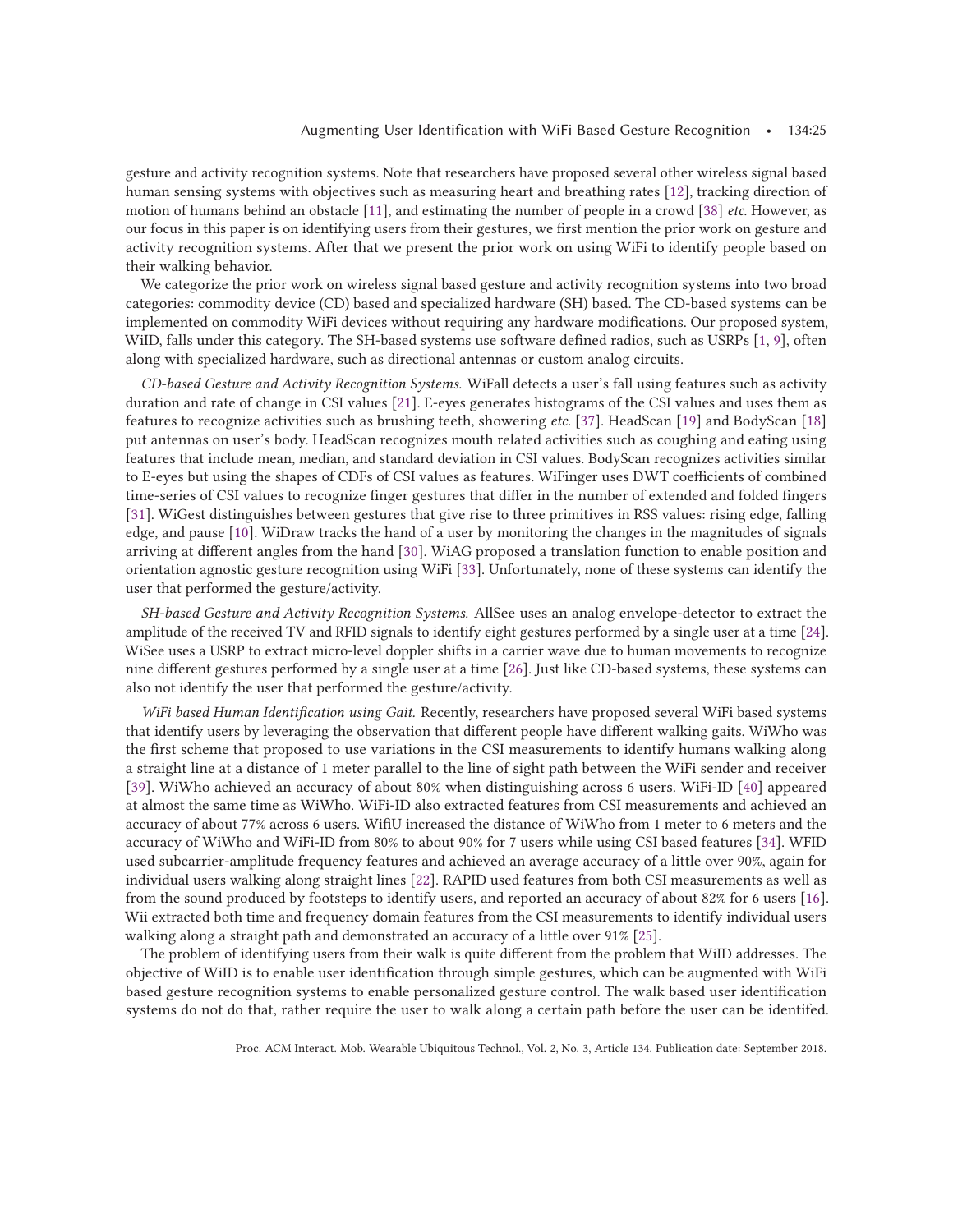### 134:26 • M. Shahzad and S. Zhang

The application scenarios of walk based user identification systems are quite different from the application scenarios of WiID. For example, if the application scenario is to control equipment in one's living room through personalized gestures, WiID is well-suited compared to a walk based user identification system. If the application scenario is to identify people walking in a hallway or to authenticate the person walking up to the entrance of an authorized-personnel-only area, a walk based user identification system is more appropriate compared to WiID. Thus, WiID provides complementary but different functionality from the walk based user identification systems.

# 10 CONCLUSION AND FUTURE WORK

In this paper, we proposed WiID, a WiFi and gesture based user identification system that can identify the user as soon as he/she performs a predefined gesture at runtime. WiID integrates with the WiFi based gesture recognition systems as an add-on module whose sole objective is to identify the users that perform the predefined gestures. The key technical novelty of WiID lies in leveraging our new observation that the time-series of the frequencies that appear in WiFi channel's frequency response while performing a given gesture are different in the samples of that gesture performed by different users, and are similar in the samples of that gesture performed by the same user. The key technical depth of WiID lies in the algorithm that it uses to extract speed time-series from any given time-series of CSI measurements, and the algorithm that it uses to automatically segment each speed time-series into subseries of appropriate time durations. We extensively evaluated WiID using a large data set of over 25,000 gesture samples and showed that it achieves an average cross-validation accuracy of 92.8% for 5 users across four environments. In future, we plan to study the feasibility of WiID for use in hard authentication scenarios, which will require a strict guarantee that motivated attackers cannot learn and replicate the behaviors of legitimate users. We have not conducted this study as part of this paper because the objective of the work presented in this paper is to enable personalization; hard authentication scenarios may require to completely revisit the problem and redesign the system from the perspective of security.

# ACKNOWLEDGMENTS

This work is supported in part by the National Science Foundation, under grant # CNS 1565609.

# REFERENCES

- [1] [n. d.]. https://www.ettus.com/product/category/USRP-Networked-Series. ([n. d.]).
- [2] [n. d.]. Ambient OS. https://www.essential.com/blog/home-now-has-an-os. ([n. d.]).
- [3] [n. d.]. Coefficient of Variation. https://en.wikipedia.org/wiki/Coefficient\_of\_variation. ([n. d.]).
- [4] [n. d.]. Contiki: The Open Source OS for the Internet of Things. http://www.contiki-os.org/. ([n. d.]).
- [5] [n. d.]. Google WiFi Mesh. https://store.google.com/us/product/google\_wifi\_learn?hl=en-US. ([n. d.]).
- [6] [n. d.]. House Operating System (HOS). http://www.houseoperatingsystem.com/. ([n. d.]).
- [7] [n. d.]. Spectrogram. https://en.wikipedia.org/wiki/Spectrogram. ([n. d.]).
- [8] [n. d.]. Unity-based normalization. https://en.wikipedia.org/wiki/Normalization\_(statistics). ([n. d.]).
- [9] [n. d.]. USRP N210. https://www.ettus.com/product/details/UN210-KIT. ([n. d.]).
- [10] Heba Abdelnasser, Moustafa Youssef, and Khaled A Harras. 2015. WiGest: A ubiquitous WiFi-based gesture recognition system. In *Proceedings of IEEE INFOCOM*.
- [11] Fadel Adib and Dina Katabi. 2013. See Through Walls with WiFi!. In *Proceedings of the ACM SIGCOMM 2013 Conference on SIGCOMM (SIGCOMM '13)*. ACM, New York, NY, USA, 75–86.
- [12] Fadel Adib, Hongzi Mao, Zachary Kabelac, Dina Katabi, and Robert C Miller. 2015. Smart homes that monitor breathing and heart rate. In *Proceedings of the 33rd annual ACM conference on human factors in computing systems*. ACM, 837–846.
- [13] Kamran Ali, Alex Xiao Liu, Wei Wang, and Muhammad Shahzad. 2015. Keystroke Recognition Using WiFi Signals. In *Proceedings of the 21st Annual International Conference on Mobile Computing and Networking*. ACM, 90–102.
- [14] Kamran Ali, Alex X Liu, Wei Wang, and Muhammad Shahzad. 2017. Recognizing Keystrokes Using WiFi Devices. *IEEE Journal on Selected Areas in Communications* 35, 5 (2017), 1175–1190.
- [15] Chih-Chung Chang and Chin-Jen Lin. 2011. LIBSVM: a library for support vector machines. *ACM Transactions on Intelligent Systems and Technology* 2, 3 (2011), 27:1–27.